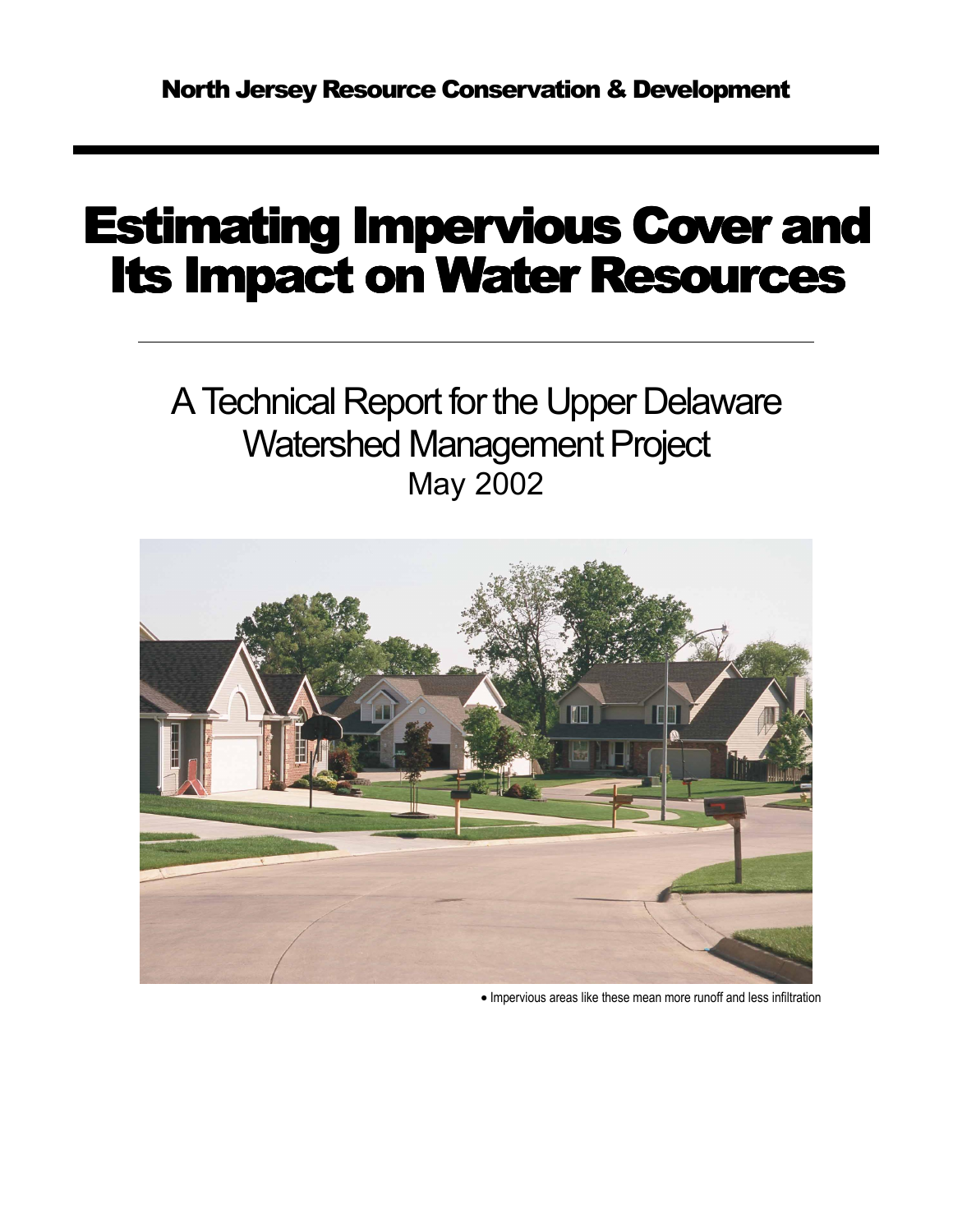

1100 Black River Road Far Hills, NJ 07931

(908)441-9191 (908) 439-2518

www.northjerseyrcd.org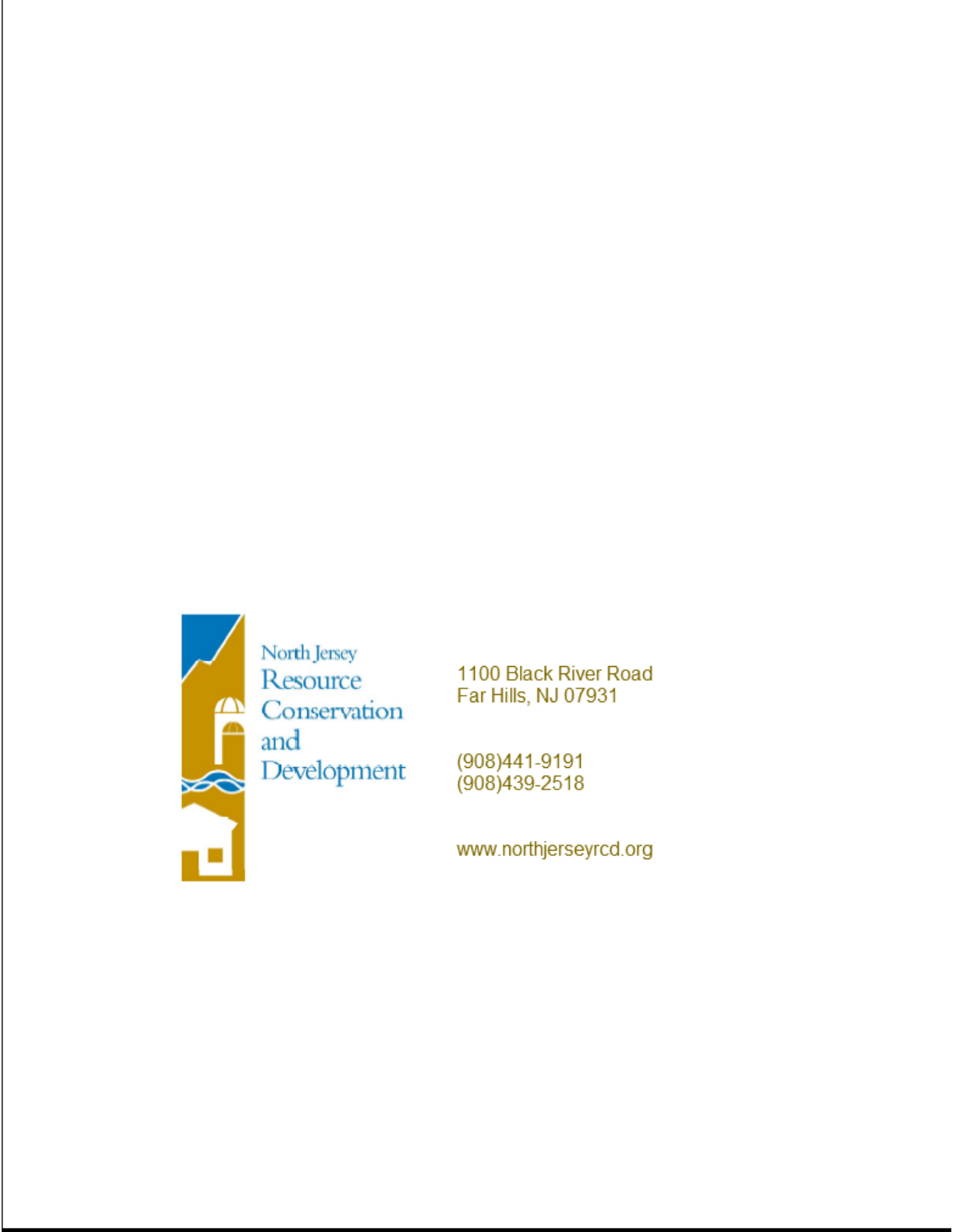## **Table of Contents**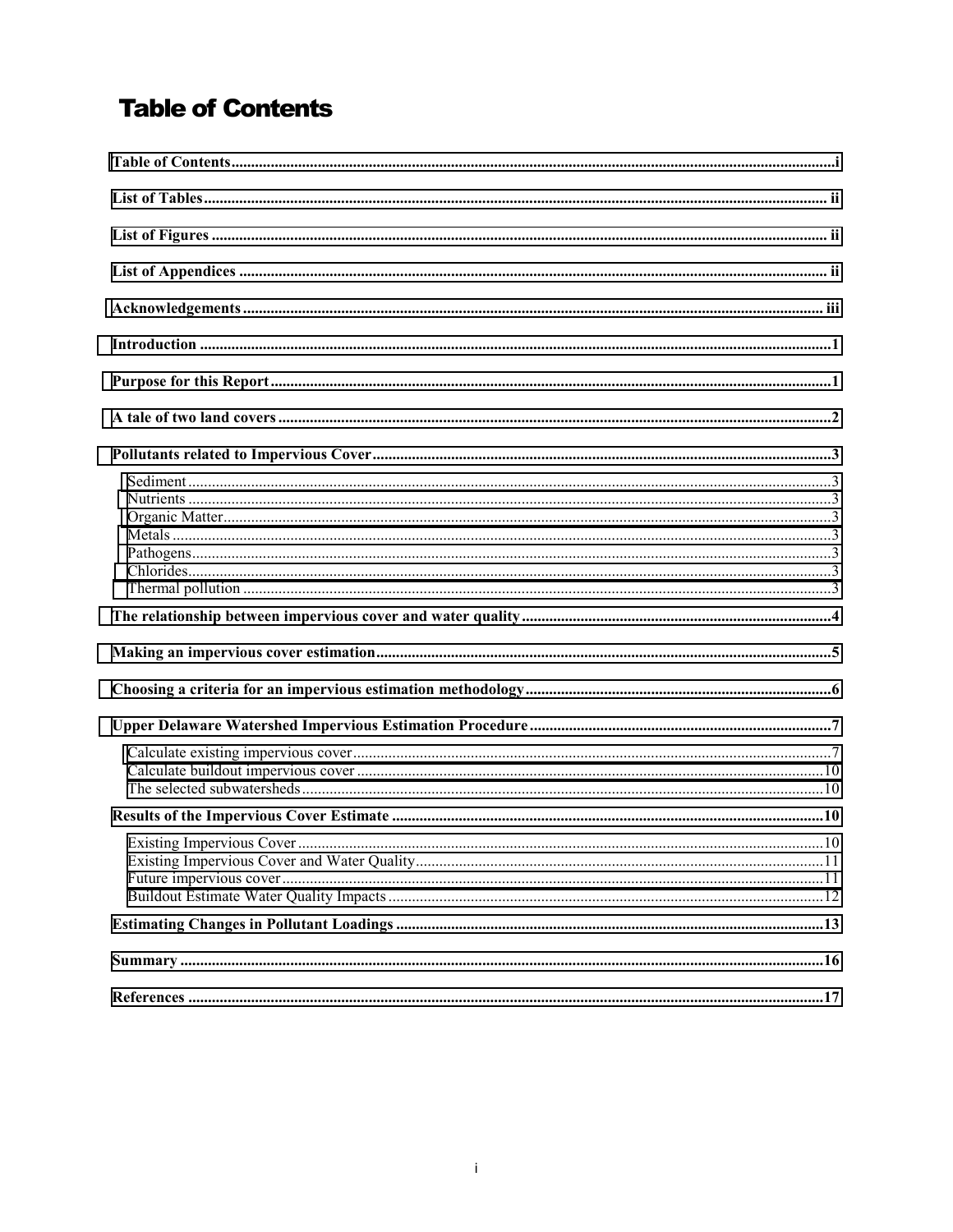### <span id="page-3-0"></span>List of Tables

| Table 1: Comparison of Different Land Use Indicators and their Applicability to Local Watershed Planning |  |
|----------------------------------------------------------------------------------------------------------|--|
|                                                                                                          |  |
|                                                                                                          |  |
|                                                                                                          |  |
|                                                                                                          |  |
|                                                                                                          |  |
|                                                                                                          |  |
| Table 7. Selected pollutant constituent concentrations for use in factor 'C' of the Simple Method for    |  |
|                                                                                                          |  |
|                                                                                                          |  |
|                                                                                                          |  |

### List of Figures

1. Percent Imperious Cover by HUC-14 Watershed, Upper Delaware

- 2. Percent Impervious Cover in the Flat Brook Watershed Group
- 3. Percent Impervious Cover in the Paulins Kill Watershed Group
- 4. Percent Impervious Cover in the Pequest Watershed Group
- 5. Percent Impervious Cover in the Pohatcong/Lopatcong Watershed Group
- 6. Percent Impervious Cover in the Musconetcong Watershed
- 7. Location of Selected Subwatersheds within WMA1
- 8. Blairstown NEMO Buildout
- 9. Franklin NEMO Buildout

### List of Appendices

#### **Appendix A**

Process Methodology - Technical Steps for Performing the Nonpoint Education for Municipal Officials (NEMO) Analysis

#### **Appendix B**

The Simple Method for Estimating Pollutant Loading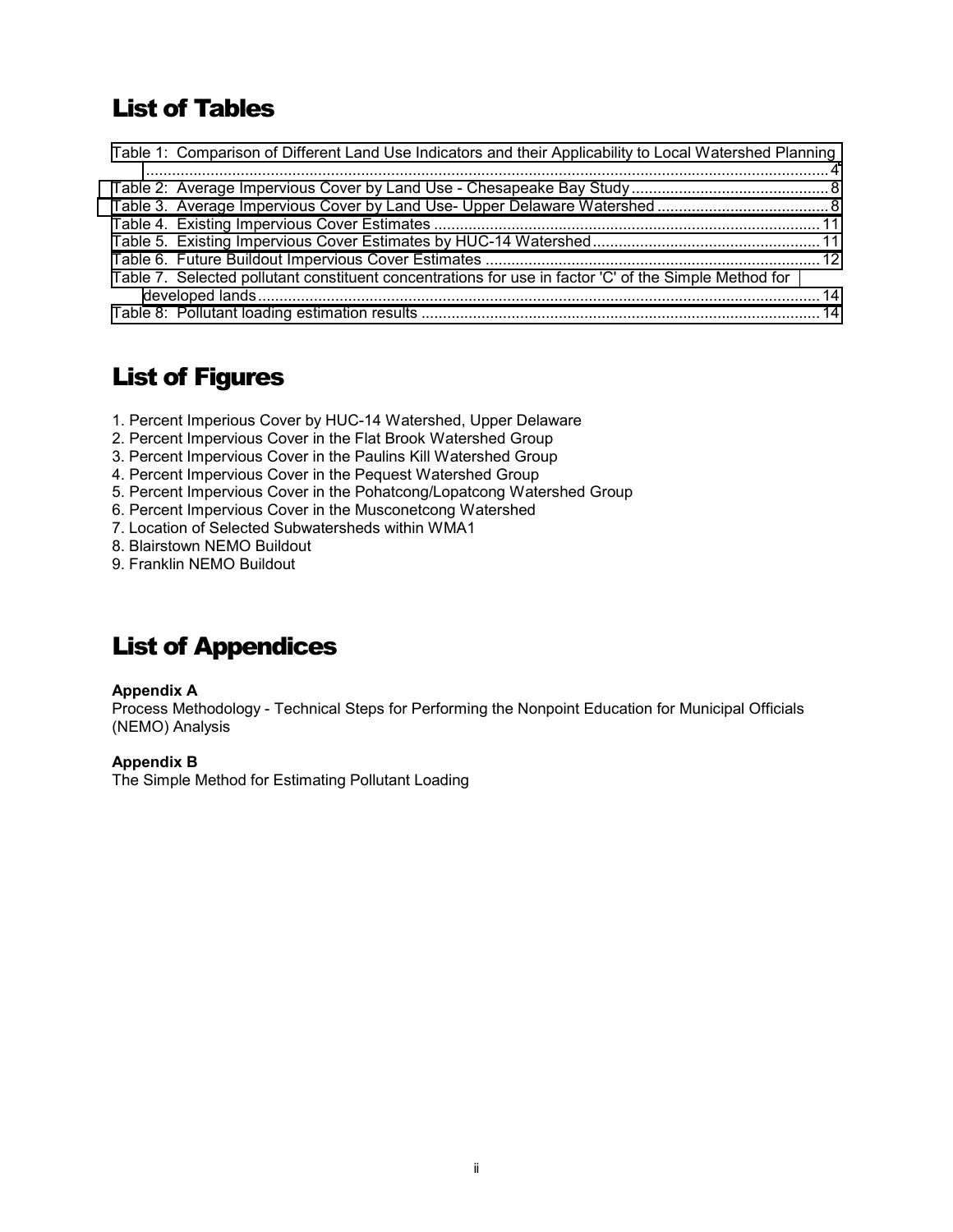### <span id="page-4-0"></span>Acknowledgements

| Project Manager:          | Donna Drewes, USDA-Natural Resources Conservation Service (NRCS)<br>North Jersey Resource Conservation and Development (RC&D)<br>Annandale, NJ |
|---------------------------|------------------------------------------------------------------------------------------------------------------------------------------------|
| Project Coordinator:      | Christine Hall, USDA-NRCS North Jersey RC&D                                                                                                    |
| <b>Principal Authors:</b> | Fred Kelly, Resource Conservationist<br><b>USDA Natural Resources Conservation Service</b><br>Somerset, New Jersey                             |
|                           | Sean McGinnis, Geographic Information System Specialist<br>North Jersey RC&D Council                                                           |

The North Jersey Resource Conservation and Development Council is a six-county regional nonprofit supported by the Soil Conservation Districts and county governments from Hunterdon, Somerset, Sussex, Morris, Warren, and Union Counties. Though organized by local communities, RC&D Councils nationwide receive technical and administrative support from the United States Department of Agriculture – Natural Resources Conservation Service through the Resource Conservation and Development Program.

We would like to acknowledge the Upper Delaware Project Team for their assistance in the creation of this report. The Project Team consists of members from the following agencies or groups:

New Jersey Department of Environmental Protection (NJDEP) United States Department of Agriculture, Natural Resources Conservation Service (NRCS) United States Department of the Interior, Geological Survey (USGS) New Jersey Conservation Foundation

May 2002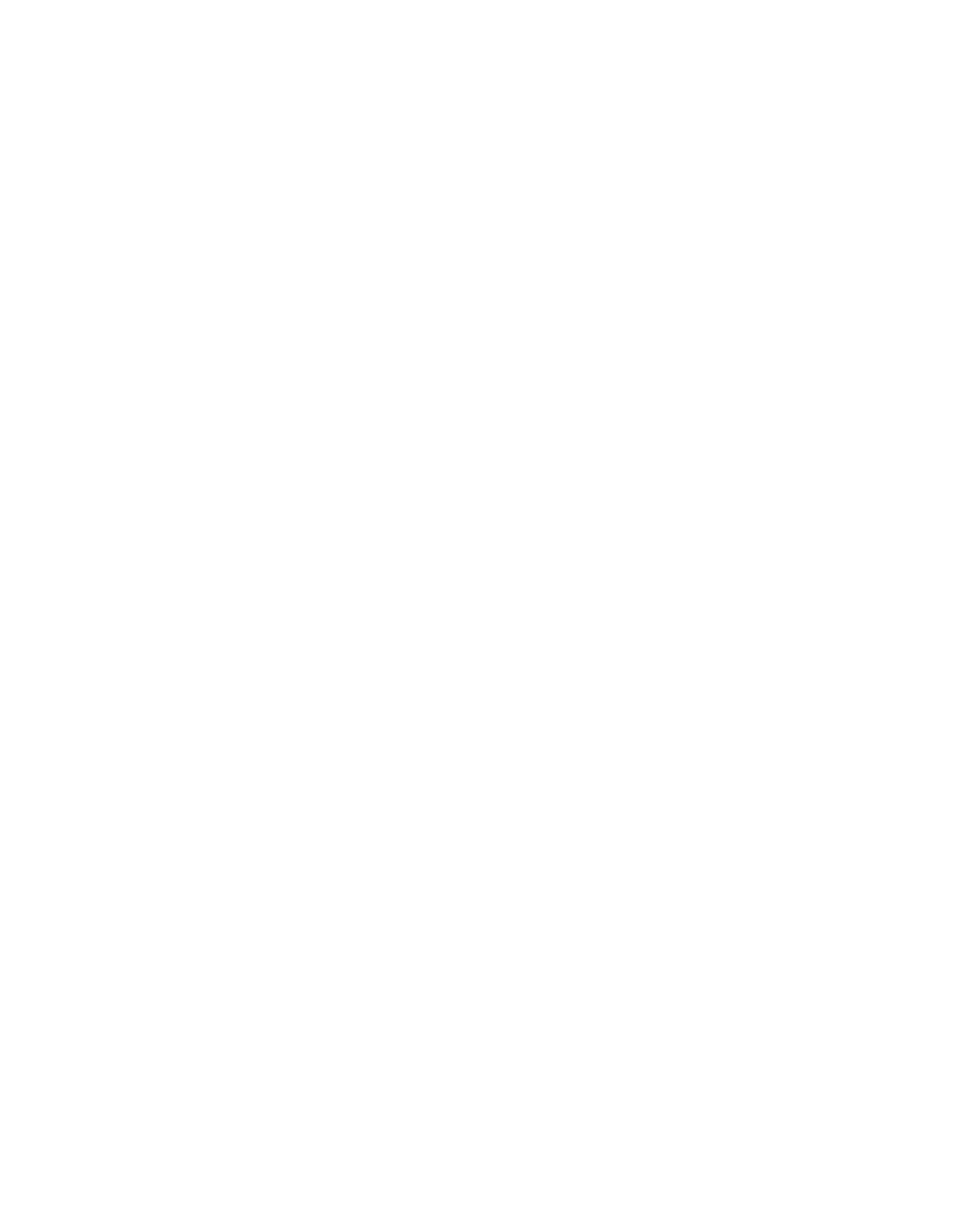# <span id="page-6-0"></span>Estimating Impervious Cover and Its Impact on Water Resources

### **Introduction**

The term *Impervious Cover* is generally understood to be those man made areas that seal off the natural, permeable soil surface. This includes roofed structures, sidewalks, driveways, roads, and parking lots. Impervious cover prevents the infiltration of rainfall into the soil.

When naturally pervious soils are compacted and covered with impervious surfaces, a greater percentage of the annual rainfall amount is converted to surface runoff and evaporation. This reduces the amount of water available for aquifer recharge. Pollutant transport to surface waters increases, with a new group of toxic compounds, including hydrocarbons, metals, bacteria, pesticides and salts now carried quickly and efficiently to the stream. Aquatic organisms are impacted, and human water use is compromised.

The increased runoff also means more water flowing into streams in a shorter time period, which often means greater flooding. The normal response by a stream to increased flow is to increase its width or cross sectional area. This manifests as streambed down cutting, and streambank widening.

Because of the accelerated erosion process in the stream channel, downstream sedimentation increases where the flow slows. Stream bottom habitat declines. Water quality declines from the polluted runoff. These all lead to decreased biological diversity, which in turn negatively impacts fish and other aquatic organisms.

### Purpose for this Report

Numerous studies (Horner, 1996; Taylor, 1995; Booth, 1991; Crawford, 1989) have clearly shown the relationship between impervious cover and degraded water resources. Consequently, it is important to the watershed planner or planning official to be able to estimate the percentage of both existing and potential impervious coverage in a watershed in order to help to predict the impacts of development on the receiving water body. The impervious cover evaluation is another useful tool for decisions relating to scope of development versus conservation. It is the responsibility of the land use decision-maker to protect the public interest and maintain or improve water resources within the area of planning jurisdiction.

North Jersey Resource Conservation and Development (RC&D) has developed this report in order to provide a transferable impervious cover estimation technology to the land use planners of the Upper Delaware Watershed. This impervious cover report is divided into three distinct parts:

- 1. Estimating existing impervious cover
- 2. Estimating future impervious cover based on predicted buildout
- 3. Estimating trends in annual pollutant loadings based on predicted buildout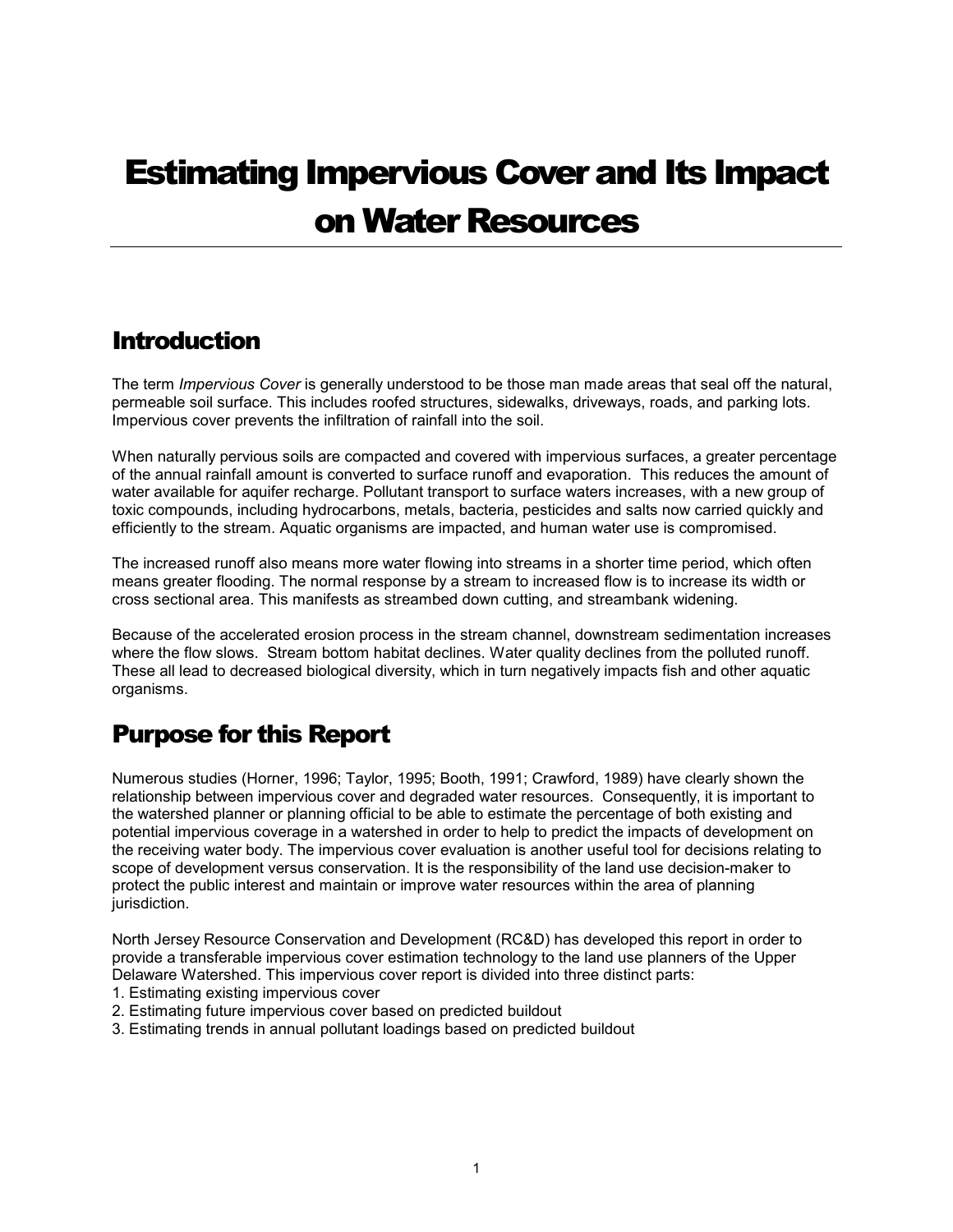### <span id="page-7-0"></span>A tale of two land covers

Consider what happens when an area changes from natural cover to impervious cover. We'll use an example of a forested tract, which is the optimum land cover in terms of environmental quality. The forest is being developed into a large condominium complex. In its natural state, the woods absorbed all but the most intense rainfall events with virtually no runoff. The healthy soil, containing a thriving symbiotic community featuring large amounts of organic matter and a network of roots, microbes and soil organisms, accepts the rainfall and absorbs it. Some of this water is utilized by the vegetation, the rest percolates deeper into the soil. There, it replenishes the ground water. Slowly, the ground water moves laterally below the surface, following the natural hydraulic gradient, to the bottom of the stream. This cool, clean water enters the stream in a controlled way over a long period of time. This helps to maintain baseflow of the stream during periods when no rainfall has occurred, preserving the ecosystem of the stream bottom, crucial to the overall health of the stream. The stream channel can handle the natural inflow, as it is in equilibrium with the hydrology. The stream is healthy, maintaining clean water and a balanced population of the plants and organisms adapted to the region.

Now, let's fast forward. The tract is sold. The earth moving equipment comes in, clearing all vegetation from the site. The soil is severely disturbed and compacted from the clearing and grading process. The natural drainage pattern of the site is completely altered, with all of the grading and an artificial conveyance system installed to take the stormwater to a detention basin, which theoretically stores the water and releases it slowly, an attempt to approximate the peak storm discharge from the site in its predeveloped state. The condos and associated parking area are constructed, multi story structures surrounded by some turf, concrete sidewalks and asphalt pavement. Let's see what happens now when it rains. It's been a hot summer day, and a thunderstorm moves in. The raindrops hit the hot black roof and asphalt and are prevented from infiltrating. Instead, some of the water quickly evaporates. The rest runs off. Rain hitting the roof goes to the gutters and downspouts; from there it joins the sidewalk and parking lot runoff toward the nearest catchbasin. As the water flows over paved surfaces, it picks up a myriad of pollutants. Things like hydrocarbons relating to vehicular traffic, heavy metals from brake linings, sediments, tire breakdown, antifreeze, and in the winter, road salts and sands. There may be organic pollutants like grass clippings, leaves, or pet waste. Maybe some lawn fertilizers and pesticides join the mix. This stormwater is quickly conveyed to the detention basin, where the first flush moves through the concrete low flow channel and out, discharging to the stream in a concentrated fashion from the end of a pipe. As the storm continues, the water comes in faster than it leaves, and it builds up in the basin for a few hours. The storm ends and the basin drains back down to a dry condition.

The stream now is exposed to a completely different hydrologic situation. The soil underneath the development receives almost no moisture, so there is no gradual infiltration of cool, clean water to naturally recharge the stream. Instead, the stream becomes more 'flashy' - low baseflow and excessive stormflow. During the storm, the stream receives a blast of heated runoff containing any pollutants available from impervious surfaces and the compacted, intensively managed turf areas. The stream, not used to flows of this nature, begins to erode along the banks and bottom. Sediment is deposited in the slower sections of the stream, covering the stony habitat on the bottom. Macroinvertebrate habitat is destroyed. The previously cool stream temperatures are elevated, reducing the habitat for trout. The pollutants from the development are added to the stream, creating both acute and chronic health effects on the organisms. In a relatively short time, the stream is transformed from a clean, sensitive watercourse to one characterized by warmer temperatures, unstable bed and banks, reduced dissolved oxygen, increases in nutrients, metals, hydrocarbons, and other pollutants. Several dry weeks later, the stream is back down to a trickle, and the remaining fish have moved elsewhere.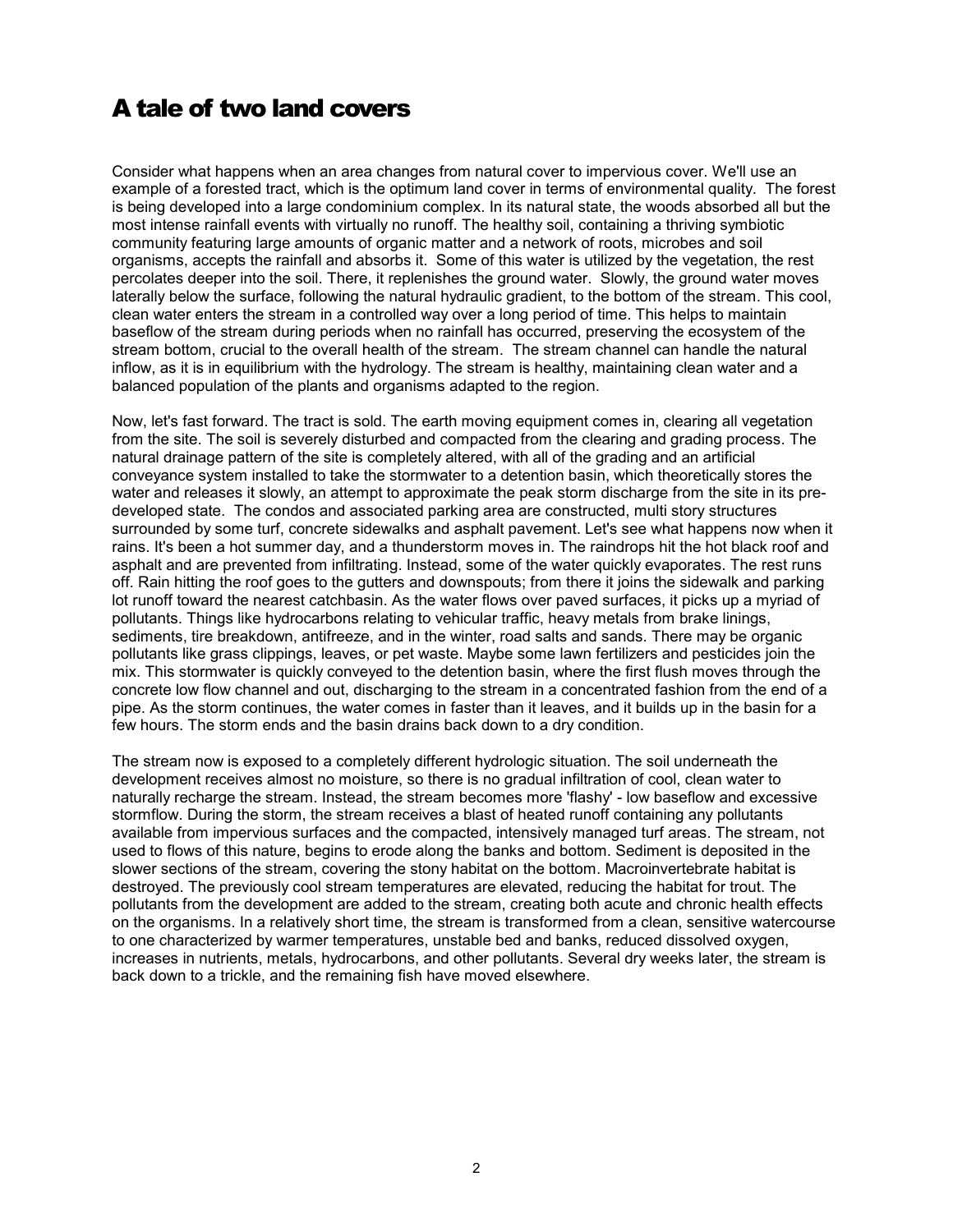### <span id="page-8-0"></span>Pollutants related to Impervious Cover

As mentioned in the previous section, there are a number of pollutants that are associated with impervious surfaces. These pollutants can have a costly impact on surface waters used for public water supply. Aquatic organisms and habitat can also be acutely affected. The point to remember is that the impervious surface *itself* is not the potential pollutant, in the way a freshly plowed farm field may be. Rather, it is the impenetrable, smooth nature of the impervious surface that acts as a trap and conveyance mechanism for any pollutants that are deposited on or near the surface.

#### **Sediment**

Sediment related to impervious surfaces comes from the disturbance and construction process, insufficient vegetative stabilization after construction, from stream channel erosion, off of tires, and from road sanding for wintertime traction. Sediment reaching surface waters means turbidity, lost aquatic habitat, and reduced recreational opportunities.

#### **Nutrients**

Nitrogen and phosphorous runoff is increased by impervious surfaces primarily because of what is *associated* with the change in land use. These nutrients can come from lawn fertilizers and waste from pets, small mammals and resident Canada Geese in developed residential and corporate areas. In addition, there is significant atmospheric deposition of nitrogen compounds derived from fossil fuel emissions. Excessive phosphorous reaching surface waters leads to weed and algae growth and eutrophication, which impacts aquatic life and recreational opportunities. Elevated nitrogen levels can be toxic to humans, livestock, wildlife, and fish species.

#### **Organic Matter**

Organic matter in the form of waste, leaves, and grass clippings also are generated and available for transport to surface waters. These elements, especially phosphorous, create accelerated weed and algae growth in surface waters. These contribute to reduced dissolved oxygen because when the vegetation dies, or the extra organic matter is added to the stream, the process of breaking the material down uses oxygen. This can create depressed dissolved oxygen levels, which negatively impact aquatic habitat for many organisms.

#### **Metals**

Metals such as zinc, lead, nickel, and cadmium build up on impervious road and parking surfaces, the products of vehicular operation and atmospheric deposition. Metals are toxic to most aquatic organisms and are linked to cancer and other chronic human conditions such as liver disease.

#### **Pathogens**

Pathogens also increase with development. The sources of these bacteria and viruses usually are associated with wastes emanating from pets, resident Canada Geese, and sometimes, small mammals that move into the storm sewer system. Many diseases can be transmitted to surface waters by these wastes being washed into storm sewers and flowing to the stream.

#### **Chlorides**

Road salt contributes large amounts of chlorides to streams. Chlorides have a toxic effect on many aquatic organisms, especially salmonids (trout).

#### **Thermal pollution**

Galli (1990) studied five headwater streams in the Maryland Piedmont that differed in percentage of impervious cover. Each of the urban streams had mean temperatures that were consistently warmer than a forested reference stream. The magnitude of the temperature increase was found to be directly tied to the degree of watershed imperviousness. Elevated stream temperatures negatively impact important aquatic organisms, most notably salmonids.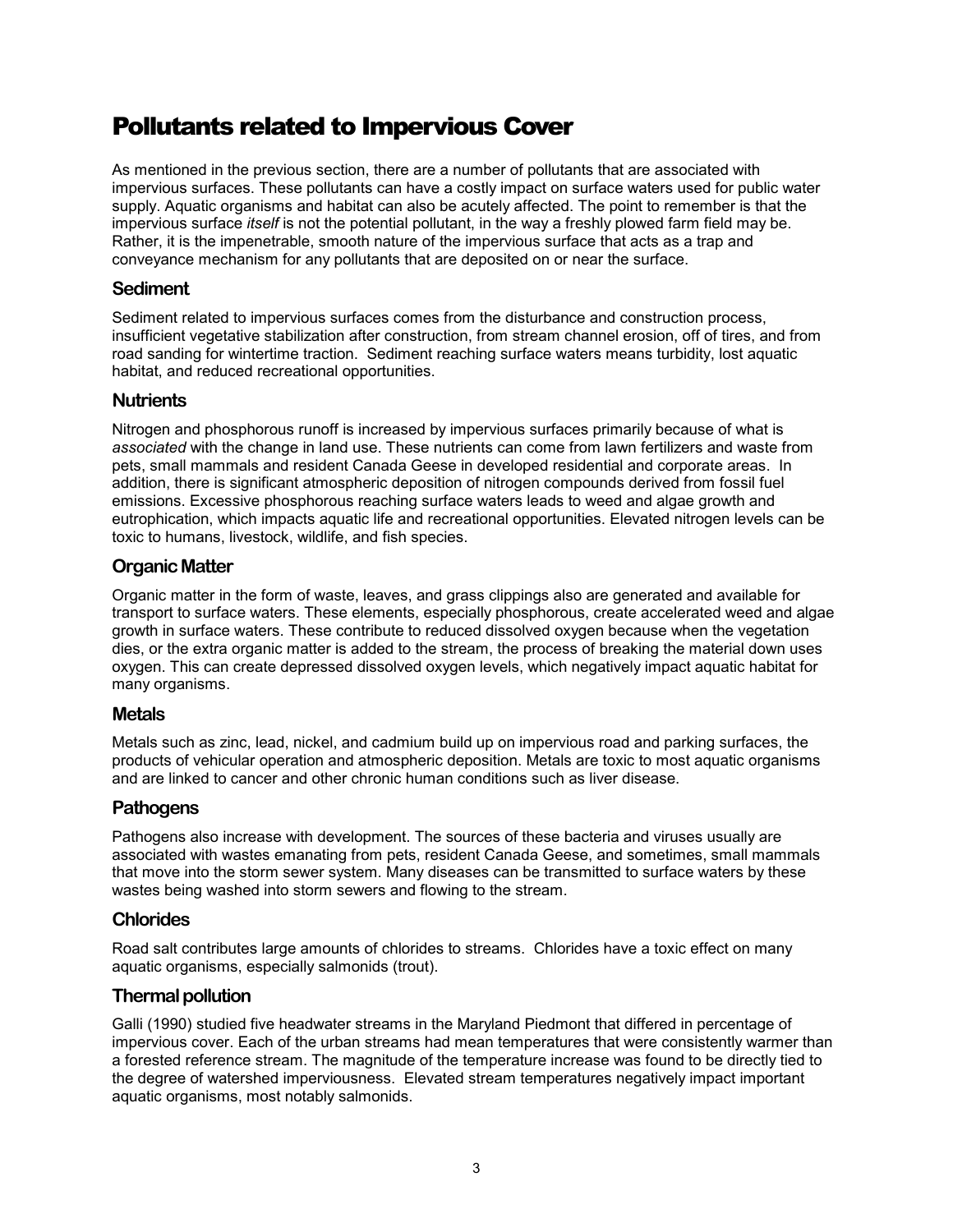<span id="page-9-0"></span>These pollutants are not necessarily all. Depending upon the specific location, pesticides from lawns, floatable debris (litter), and other toxic byproducts of automobile operation such as hydrocarbons, fuel oxygenation additive MTBE and anti freeze all can accumulate on impervious surfaces and dramatically impact water resources.

### The relationship between impervious cover and water quality

Research of numerous studies summarized by Schueler (1994) show a clear correlation between the percent of impervious surface in a watershed and the degree of stream impairment observed. In other words, the more predominant impervious cover is within a watershed, the more dramatic water quality decline can be expected, due to the aforementioned factors. It is a direct relationship. Because of this connection, estimation of impervious cover compares favorably with other land use evaluation techniques to predict water quality impacts from development. Table 1, below, illustrates how impervious cover estimation compares with other land use indicators as tools for local watershed planning.

#### **Table 1: Comparison of Different Land Use Indicators and their Applicability to Local Watershed Planning**

| <b>Land use</b><br>indicator   | Water<br>quality<br>impact<br>threshold | <b>Method</b><br>advantage               | <b>Method</b><br>disadvantage                                                                                   | Appropriate<br>watershed scale                                 | <b>Applicability for</b><br>local watershed<br>planning |
|--------------------------------|-----------------------------------------|------------------------------------------|-----------------------------------------------------------------------------------------------------------------|----------------------------------------------------------------|---------------------------------------------------------|
| Percent<br>Impervious<br>Cover | 10%                                     | Most<br>accurate                         | Highest level of<br>effort and cost                                                                             | Catchment and<br>Subwatershed-50<br>acres 1-10 square<br>miles | High                                                    |
| Housing<br>Density             | 1 unit/acre                             | Moderate<br>accuracy at<br>larger scales | Less accurate<br>at smaller<br>scales and in<br>areas with<br>substantial<br>commercial/ind<br>ustrial land use | Watershed-10-100<br>square miles                               | Moderate                                                |
| Population<br>Density          | 2.5<br>people/acre                      | Moderate<br>accuracy at<br>larger scales | Less accurate<br>at smaller<br>scales and<br>areas of<br>substantial<br>commercial/ind<br>ustrial land use      | Watershed-10-100<br>square miles                               | Moderate                                                |

Adapted from: Technical Note 116, Watershed Protection Techniques 3(3): 735-739

Caraco et al. (1998) proposes an impervious cover model that classifies urbanizing streams into three categories: sensitive; impacted; and non-supporting streams, determined on the aforementioned subwatershed basis. The model uses the following thresholds of percent impervious cover:

*Sensitive* streams typically have a watershed impervious cover percent 10% or less. The streams have characteristically good to excellent water quality, excellent habitat for macroinvertebrates and indigenous organisms, diverse fish communities, and stable channels and banks. Where <10% of a watershed is covered with impervious surface, streams are considered protected, although highly sensitive stream ecosystems may be stressed.

*Impacted* streams posses watershed impervious cover percent ranging from 11 to 25%. There are signs of degradation, including streambank erosion, channel instability, physical habitat declines, water quality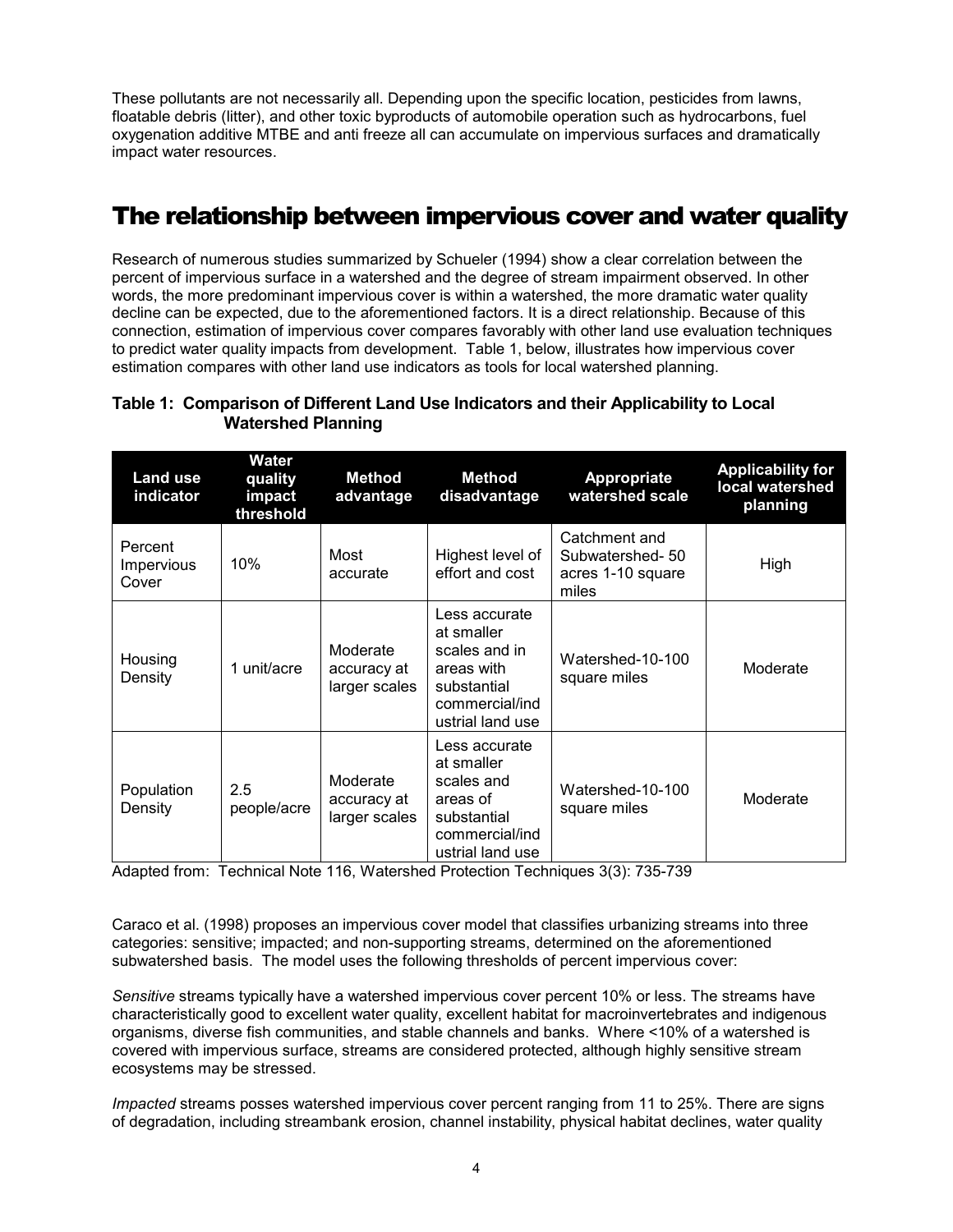<span id="page-10-0"></span>shifts from excellent/good to good/fair; biodiversity declines, and sensitive fish and macroinvertebrates leave the stream. Where 11- 25% of a watershed is covered with impervious surface, streams are assumed impacted. Some mitigation may be possible with well planned stormwater best management practices.

*Non-supporting* streams are greatly degraded. Where over 25% of a watershed is covered by impervious surface, a stream is most likely degraded. Water quality is generally poor; habitat is monotonous, diversity is low, stream channel stability is poor. A secondary threshold of 30% impervious cover has been put forth by Arnold and Gibbons (1996), which states that degradation has become unavoidable, even if efforts are made to remediate the quantity and quality of stormwater reaching the stream. Pre development stream form and function cannot be fully maintained even with the use of best management practices or retrofits. Actual stream restoration projects addressing inflow, bed, and banks may have some measurable positive impact.

Thus, it becomes apparent that just a small amount of impervious surface has far reaching impacts on the quality of surface water.

*An important caveat:* this correlation is most valuable at the subwatershed level, 1 to 10 square miles, or the smaller catchment level, 50 to 500 acres. In watersheds larger than 10 square miles, the relationship between impervious cover percentage and water quality begins to break down. Above 100 square miles, the relationship is no longer useful as a tool to predict water quality impacts. The proximity of the impervious cover to the stream also is a big factor. The threshold percentages of impervious cover will vary according to the width of the stream buffer, condition and prevalence of stormwater management best management practices, land use/land cover, and topography.

### Making an impervious cover estimation

Seeing the direct relationship between impervious cover and declining water quality, the next logical step is to get a handle on estimating current and future impervious cover. Several decisions must be made up front relating to the estimation. Will all impervious cover be counted equally? There are different types of impervious areas that can be evaluated, depending upon the size and scope of the project:

Total Impervious Area (TIA) vs. Effective Impervious Area (EIA) should be considered. TIA is just what it sounds like - all impervious areas: roofs, sidewalks, driveways, streets, and parking lots. On the other hand, EIA's are impervious surfaces that are *directly connected* to the surface waters by the stormwater collection and drainage system. Examples would be parking lots and streets containing catchbasins and storm sewers to surface waters. Another EIA would be a rooftop with downspouts connected directly to the storm sewer. It is thought that effective impervious areas have a more immediate and negative impact on surface water quality than those impervious areas that are not directly connected to the surface waters. EIA evaluation requires a thorough mapping of the storm sewer system of the subwatershed. However, to count *only* EIAs is to ignore significant impervious areas that greatly impact the natural environment. In order to provide a complete and simple methodology for impervious cover evaluation, this report will focus on Total Impervious Area (TIA).

Rock outcrop and compacted turf areas are another consideration. Should these areas be counted as impervious cover? Certainly, rock outcrops are impervious, basically being solid, exposed bedrock. However, bedrock is a natural condition and to consider it as impervious cover is inconsistent with the goal of evaluating the impact of development on water resources.

Some lawn areas, parks, and athletic fields are severely compacted and produce runoff. However, they are not true impervious areas. The fact that the surface several inches consist of a network of grass, roots, thatch, decayed organic matter, and microorganisms means that there is initial abstraction, storage, and plant intake of the first portion of the rainfall event. If steady rain continues, most of it will run off, albeit more slowly than from pavement of similar gradient. In extremely compacted conditions, once the surface has become saturated the runoff volume from turf can approach that of pavement. However, these conditions vary widely from site to site. Because of this variability and the lack of consistent region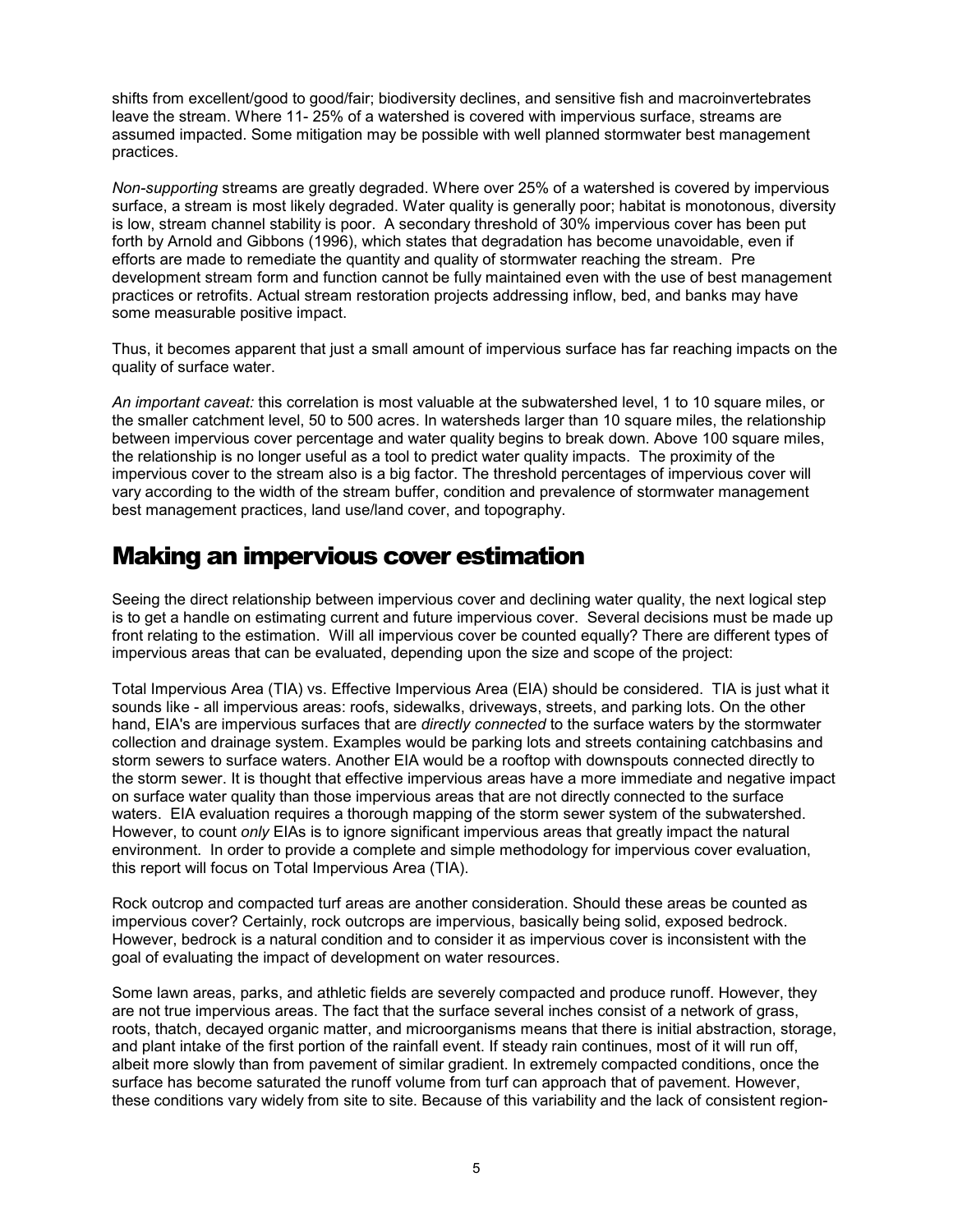<span id="page-11-0"></span>wide data to determine impervious levels of turf, these areas will also not be included as impervious cover for the purposes of this study.

### Choosing a criteria for an impervious estimation methodology

In order for an impervious estimation methodology to useful, it should have three basic attributes:

- 1. It must be relatively accurate
- 2. It must be relatively easy to do
- 3. The information required to do the estimate must be easily derived and readily available

When deciding on a methodology, some basic questions need to asked:

- 1. How much time, labor, and funding is available to carry out the analysis?
- 2. How much accuracy is needed?
- 3. Can the technique be used to predict future impervious cover?

Generally, there are four acknowledged methods to estimate impervious cover. The four techniques become progressively less expensive to use, but also less accurate:

**Direct measurement:** This is actually a physical measurement of impervious cover. The areas of all rooftops, streets, sidewalks, parking lots, and other impervious areas are measured in a subwatershed. The data is derived from actual on site survey, 'drive-by' estimation, aerial photography, or satellite imagery. Direct measurement is the most accurate but also the most time consuming method of determining impervious cover. However, it has very limited use for determining future impervious cover.

One effective methodology for direct measurement has been developed by the Delaware River Basin Commission (DRBC) (V'Combe & Albert, 1998). This method can work well if staff and time parameters are compatible for stand alone impervious cover estimation and as a way to ground-truth a remotely generated estimate. This assessment can be found in the paper cited in References.

The DRBC methodology, known as a ground survey, involves driving over every road in the watershed and working with a map, marking the estimated percent impervious cover on either side of the road. This method can be quite accurate, if personnel are available to do the field work- it is a two person operation. This method can be valuable for cross checking remote derived data and updating or adding to an existing impervious cover dataset. Global positioning systems, or GPS, can be valuable when doing ground surveys. The GPS will provide an exact location, transferable to a geographic information system map or aerial photograph.

Land Use: This method estimates impervious cover based on specific land use categories, such as agricultural, forest, low density residential, commercial, etc. The information is derived from interpretation of satellite imagery or aerial photography, where land use categories are separated. Each land use category (i.e. commercial, industrial, 1/8 acre residential, 2 acre residential, etc) can be assigned an average percent impervious cover, based on data from direct measurement studies done elsewhere or on a small portion of the study area. There are a number of ways to come up with the land use-impervious cover percentages. Recently, The Center for Watershed Protection in Ellicott City, Maryland published an analysis of several impervious cover studies done in the Chesapeake Bay watershed (Cappiella & Brown, 2000). The study, which focused on four Chesapeake communities, found that land use-impervious cover relationships are broadly transferable to other Chesapeake regions with similar development patterns. Table 2 summarizes for the study area the major land use categories and associated impervious cover cited in the executive summary.

The Land Use method can also be used to forecast future impervious cover at build-out by evaluating the various zoning types within the watershed and equating to a corresponding existing land use impervious cover. The latest municipal zoning map is the basis for the categories, and previous data or a current measurement of the portion of the zoning impervious coverages within the watershed is used. The opinion of many is that the best compromise of accuracy and cost is the land use method.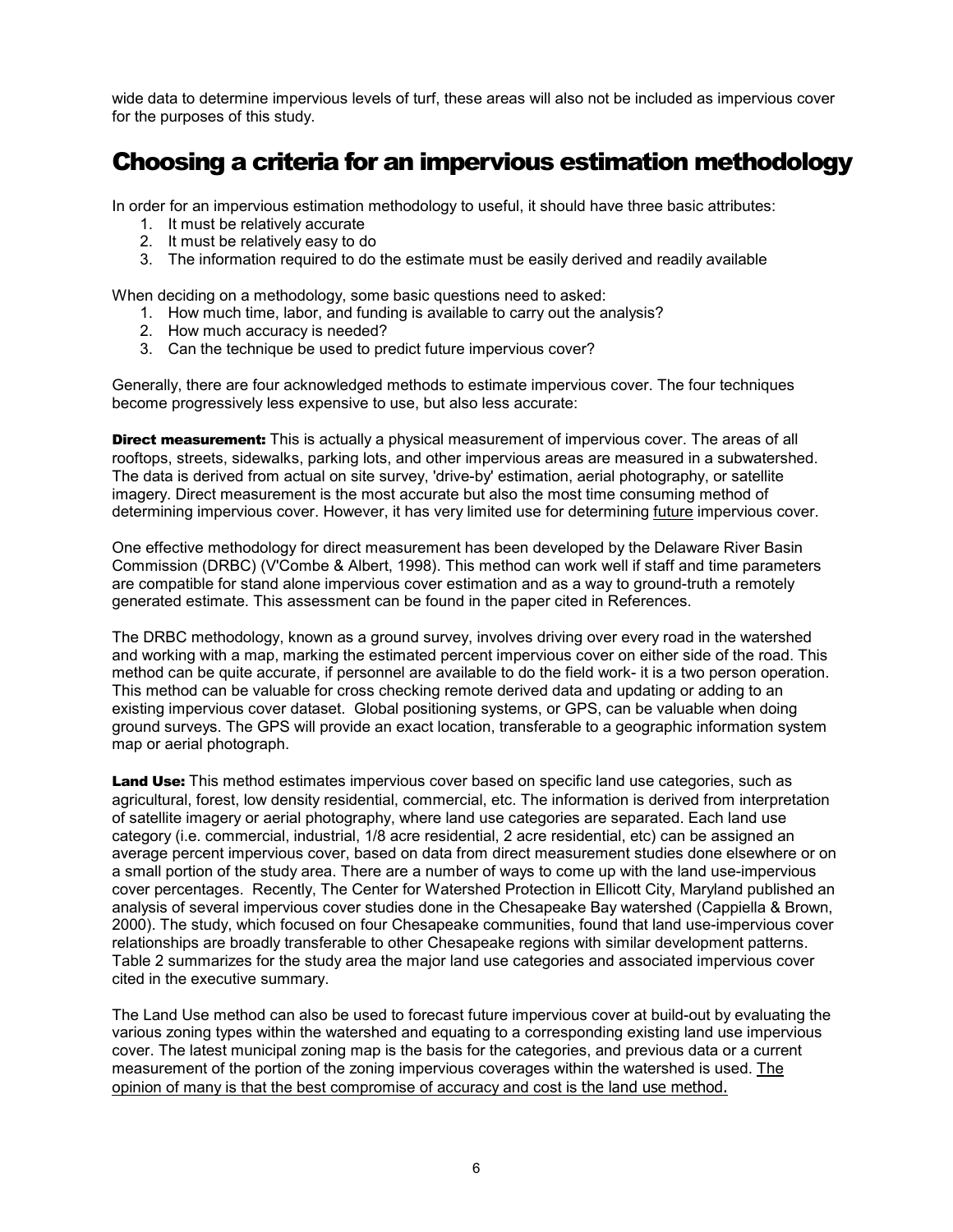<span id="page-12-0"></span>An important facet of the analysis of future impervious cover is the amount of land, regardless of its zoning type, that is known to be unbuildable. Unbuildable lands could include preserved open space, wetlands, some floodplains, ordinance-regulated lands, and already developed land. Depending upon the community, there may be readily available data available to help make this determination. Unbuildable lands could include existing developed lands from the current 1995/97 Land Use/Land Cover coverage, wetland maps from the New Jersey Department of Environmental Protection (NJDEP), floodplain maps from the Federal Emergency Management Agency (FEMA), preserved lands data from county and state, and local ordinances that prohibit building on lands with limitations such as steep slopes or riparian buffers. These lands are taken out of the equation, and the rest of the buildable land is analyzed according to zoning type.

Road density: This indirect measure method makes an interpolation of total impervious cover based on a correlation between development and road length. It must be calibrated and combined with another method. The road density method is easy to use, and requires only a street map. However, there is very little data available relating road density to impervious coverage. One study in the Puget Sound, Washington area, found a linear relationship between road density and impervious cover. However, it likely will not apply in other regions. In addition, this method cannot be used to predict future cover.

**Population density:** This method correlates impervious cover percentage with population density. This method has some applicability in New Jersey, where population data from 527 of 566 municipalities has been developed. This method must be combined with the land use or direct measure methods; it is not applicable at the subwatershed level.

### Upper Delaware Watershed Impervious Estimation Procedure

The most practical methodology to estimate impervious surfaces in the Upper Delaware is a land use method, specifically the so-called 'NEMO' Method. NEMO is the University of Connecticut Cooperative Extension Program, **N**onpoint **E**ducation for **M**unicipal **O**fficials. This program was created in 1991 and is designed for transfer of information and technology to land use planners in order to minimize the impact of development on environmental quality. The impervious methodology put forward here is for people and organizations that have geographic information systems (GIS) capability and assumes a working knowledge of GIS in order to perform the calculations. The methodology requires four distinct data groups:

- 1. 1995/1997 NJDEP land use land cover imagery
- 2. Subwatershed boundaries at the HUC-14 (Hydrologic Unit Code) or smaller scale
- 3. Digitized zoning maps
- 4. Unbuildable areas

The NEMO methodology provides the best combination of accuracy, flexibility, and labor requirement to estimate the percent impervious cover in this watershed. The technical process employed can be found in Appendix A.

Here are the basic steps necessary to make the estimate:

#### **Calculate existing impervious cover**

There are a great many studies that have assigned an impervious cover percentage to a given land use. The aforementioned Chesapeake Bay Study (December 2000) evaluated several of these and summarized them (Table 2). USDA-Natural Resources Conservation Service has impervious numbers for various land uses in Technical Release 55 and Chapter 2 of the Engineering Field Handbook. The Rutgers Center for Remote Sensing and Spatial Analysis has also developed these numbers. This data is generally consistent across land uses and can be used in an impervious cover estimation.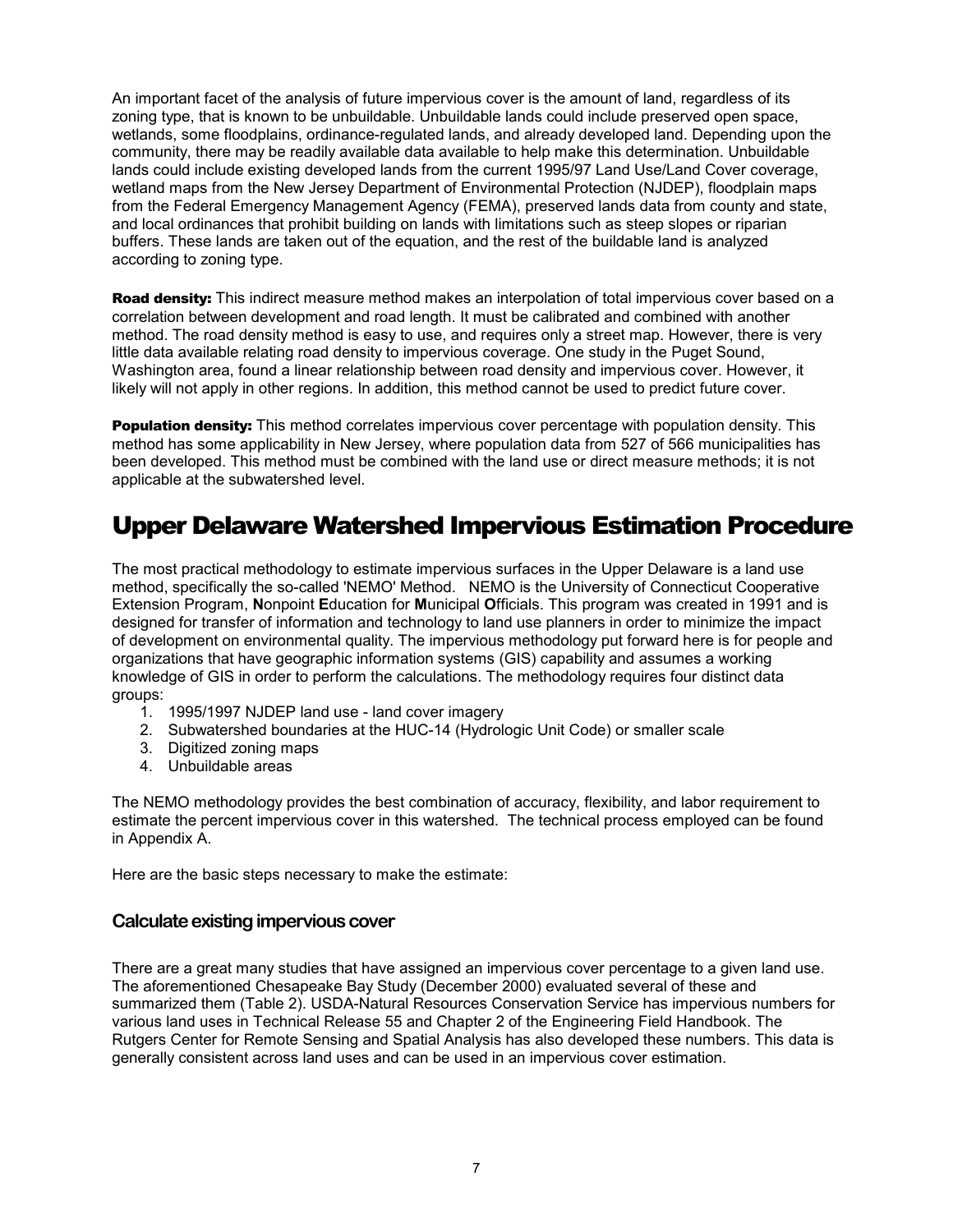#### <span id="page-13-0"></span>**Table 2: Average Impervious Cover by Land Use - Chesapeake Bay Study**

| <b>Land Use Category</b>       | <b>Mean Impervious Cover</b><br>% |
|--------------------------------|-----------------------------------|
| 2 Acre Lot Residential         | 12                                |
| 1/2 Acre Lot Residential       | 21                                |
| 1/4 Acre Lot Residential       | 28                                |
| 1/8 Acre Lot Residential       | 33                                |
| <b>Townhome Residential</b>    | 41                                |
| <b>Multifamily Residential</b> | 44                                |
| Institutional**                | 34                                |
| Light Industrial               | 53                                |
| Commercial                     | 72                                |

\*Open urban land includes developed parkland, recreation areas, golf courses, and cemeteries. \*\*Institutional is defined as places of worship, schools, hospitals, government offices, and police and fire

Source: Cappiella and Brown, 2001

However, this report uses a summary of impervious cover percentages assigned to 66 different land use categories designated by NJDEP from the 1995/97 land use-land cover data for the Upper Delaware Watershed (Table 3). This data is the result of individual polygon estimation of impervious percentage. A preliminary validation of this data by NJDEP has found it to be extremely accurate. Because the goal here is to provide a readily transferable methodology, we are using this single, available set of data consistent across the state. One caveat, however: if the local official working on the impervious cover estimate has better information relating to the land use/impervious relationship in a specific watershed, it should be utilized.

The Arc Info GIS program will calculate the existing impervious cover based on the impervious cover values assigned by NJDEP to each of the unique land use/land cover categories. The individual polygons are summed, divided by the subwatershed area, and a total percent impervious cover is generated for the subwatershed.

#### **Table 3. Average Impervious Cover by Land Use- Upper Delaware Watershed**

| Average<br><b>Impervious</b><br>Percentage |
|--------------------------------------------|
| 0.0                                        |
| 7.0                                        |
| 0.0                                        |
| 9.1                                        |
| 0.0                                        |
| 21.6                                       |
| 59.9                                       |
| 20.4                                       |
| 0.6                                        |
| 1.1                                        |
| 0.5                                        |
| 0.0                                        |
|                                            |

stations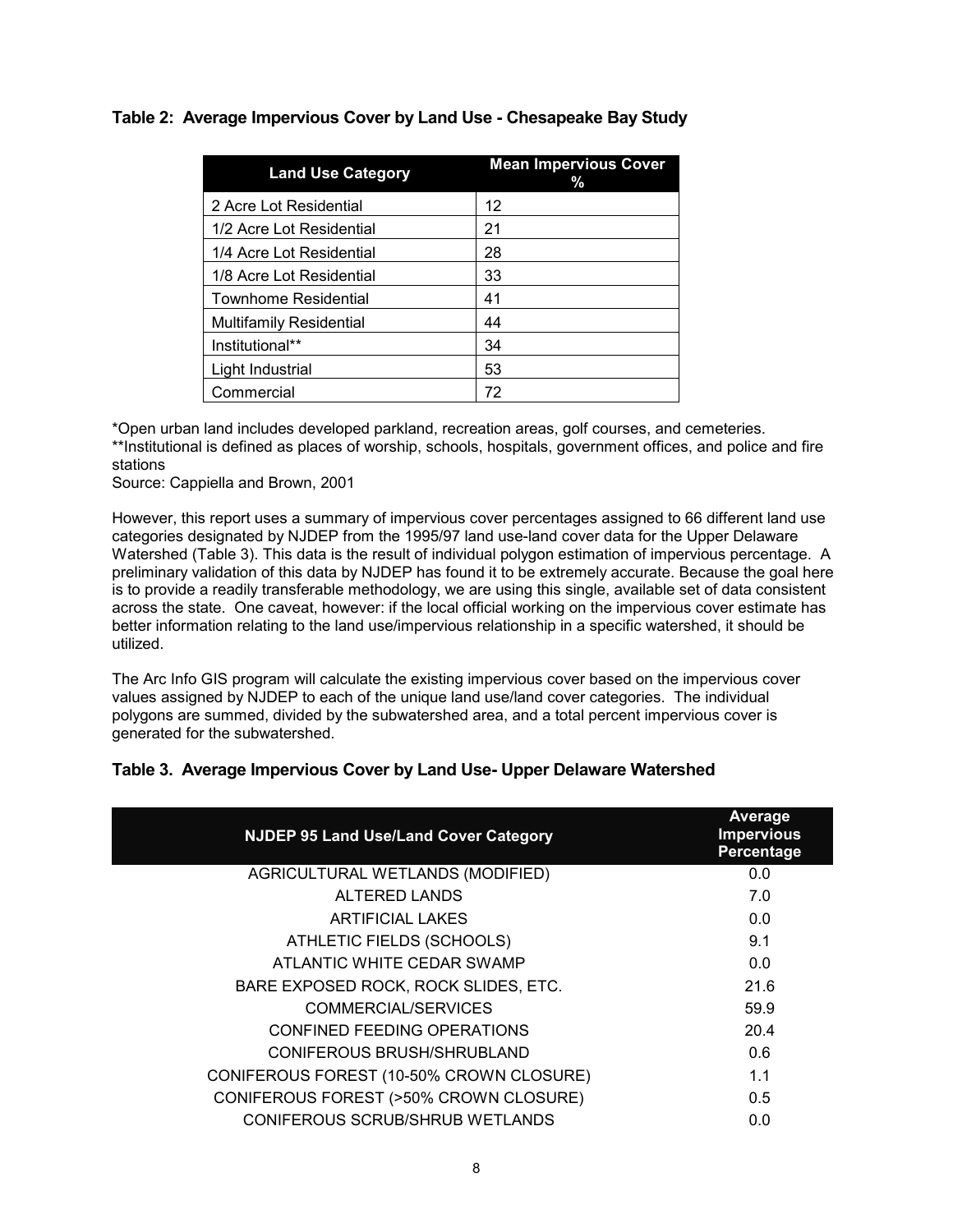| NJDEP 95 Land Use/Land Cover Category                       | Average<br><b>Impervious</b><br>Percentage |
|-------------------------------------------------------------|--------------------------------------------|
| <b>CONIFEROUS WOODED WETLANDS</b>                           | 0.0                                        |
| <b>CROPLAND AND PASTURELAND</b>                             | 0.5                                        |
| <b>DECIDUOUS BRUSH/SHRUBLAND</b>                            | 1.2                                        |
| DECIDUOUS FOREST (10-50% CROWN CLOSURE)                     | 0.9                                        |
| DECIDUOUS FOREST (>50% CROWN CLOSURE)                       | 0.6                                        |
| DECIDUOUS SCRUB/SHRUB WETLANDS                              | 0.0                                        |
| DECIDUOUS WOODED WETLANDS                                   | 0.0                                        |
| DISTURBED WETLANDS (MODIFIED)                               | 0.5                                        |
| <b>EXTRACTIVE MINING</b>                                    | 1.9                                        |
| FORMER AGRICULTURAL WETLAND-BECOMING SHRUBBY, NOT BUILT-UP) | 0.1                                        |
| <b>HERBACEOUS WETLANDS</b>                                  | 0.0                                        |
| <b>INDUSTRIAL</b>                                           | 61.3                                       |
| INDUSTRIAL/COMMERCIAL COMPLEXES                             | 85.0                                       |
| MANAGED WETLAND IN BUILT-UP MAINTAINED REC AREA             | 3.2                                        |
| MANAGED WETLAND IN MAINTAINED LAWN GREENSPACE               | 0.3                                        |
| MILITARY RESERVATIONS                                       | 83.3                                       |
| MIXED BRUSH AND BOG WETLANDS, CONIFEROUS DOMINATE           | 0.0                                        |
| MIXED DECIDUOUS/CONIFEROUS BRUSH/SHRUBLAND                  | 0.8                                        |
| MIXED FOREST (>50% CONIFEROUS WITH 10%-50% CROWN CLOSURE)   | 0.9                                        |
| MIXED FOREST (>50% CONIFEROUS WITH >50% CROWN CLOSURE)      | 0.4                                        |
| MIXED FOREST (>50% DECIDUOUS WITH 10-50% CROWN CLOSURE)     | 0.8                                        |
| MIXED FOREST (>50% DECIDUOUS WITH >50% CROWN CLOSURE)       | 0.3                                        |
| MIXED FORESTED WETLANDS (CONIFEROUS DOM.)                   | 0.0                                        |
| MIXED FORESTED WETLANDS (DECIDUOUS DOM.)                    | 0.0                                        |
| <b>MIXED RESIDENTIAL</b>                                    | 30.0                                       |
| MIXED SCRUB/SHRUB WETLANDS (DECIDUOUS DOM.)                 | 0.0                                        |
| MIXED URBAN OR BUILT-UP LAND                                | 46.1                                       |
| <b>NATURAL LAKES</b>                                        | 0.0                                        |
| OLD FIELD (< 25% BRUSH COVERED)                             | 1.3                                        |
| ORCHARDS/VINEYARDS/NURSERIES/HORTICULTURAL AREAS            | 4.5                                        |
| <b>OTHER AGRICULTURE</b>                                    | 15.5                                       |
| OTHER URBAN OR BUILT-UP LAND                                | 4.2                                        |
| <b>PLANTATION</b>                                           | 0.8                                        |
| RECREATIONAL LAND                                           | 22.1                                       |
| RESIDENTIAL, HIGH DENSITY, MULTIPLE DWELLING                | 55.2                                       |
| RESIDENTIAL, RURAL, SINGLE UNIT                             | 12.9                                       |
| RESIDENTIAL, SINGLE UNIT, LOW DENSITY                       | 20.8                                       |
| RESIDENTIAL, SINGLE UNIT, MEDIUM DENSITY                    | 30.5                                       |
| <b>STREAMS AND CANALS</b>                                   | 0.0                                        |
| <b>TRANSITIONAL AREAS</b>                                   | 3.5                                        |
| TRANSPORTATION/COMMUNICATIONS/UTILITIES                     | 30.6                                       |
| UNDIFFERENTIATED BARREN LANDS                               | 0.3                                        |
| WETLAND RIGHTS-OF-WAY (MODIFIED)                            | 0.1                                        |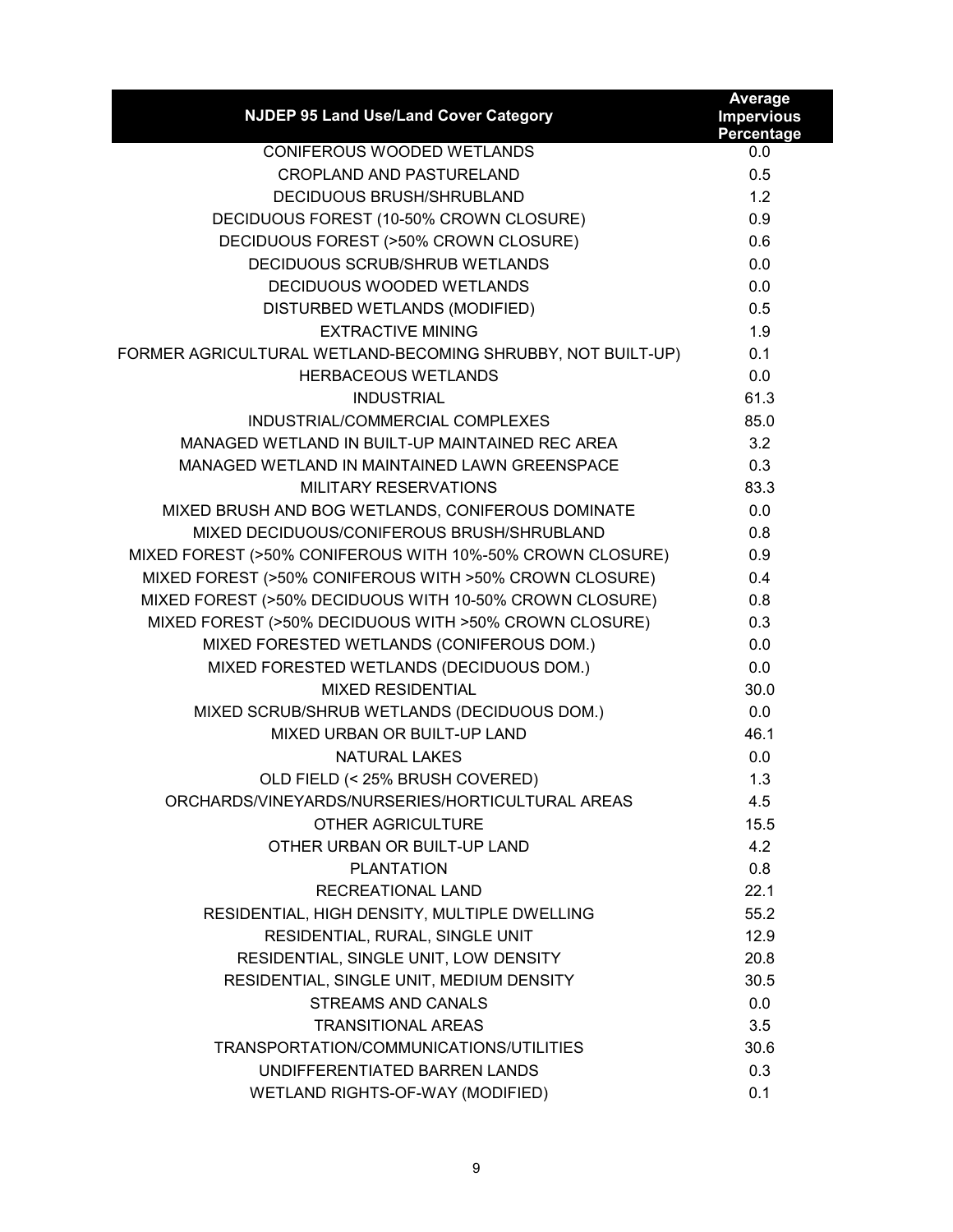#### <span id="page-15-0"></span>**Calculate buildout impervious cover**

Step 1 - Identify areas that can't be developed. In this model, we used available digital information that will indicate unbuildable lands. This may include: developed lands, roads, wetlands, floodplains, surface waters, deed-restricted land, preserved open space, and preserved farmland. In addition, research must be done at the municipal levels to ascertain if ordinances exist that prevent building in riparian areas (as distinct from floodplains), steep slopes, or other areas. Once these areas are delineated and summed, the remaining lands are what is left for development. In this analysis, no deduction for floodplains or steep slopes was made, since under New Jersey law, some development may be possible.

Step 2 -Assign impervious values to the buildable lands. The objective is to equate the municipal zoning category to an impervious cover. If the zoning category assigns a maximum impervious lot coverage percent, use that. Otherwise, the zoning is compared to the average impervious cover assigned by NJDEP to similar existing categories of land use. The calculation is then carried out in much the same way as the existing impervious analysis. The total amount of existing and future impervious acres is divided by the total area of the subwatershed to give a percent impervious cover.

#### **The selected subwatersheds**

To illustrate this methodology, two subwatersheds in Warren County were selected for the existing vs. buildout estimation. Both are subwatersheds of HUC - 14 watersheds. This terminology means **h**ydrologic **u**nit **c**ode, 14 digit designation. The United States is divided and sub-divided into successively smaller hydrologic units which are classified into four levels: regions, sub-regions, accounting units, and cataloging units. The hydrologic units are arranged within each other, from the smallest (cataloging units) to the largest (regions). Each hydrologic unit is identified by a unique hydrologic unit code (HUC) consisting of up to fourteen digits based on the four levels of classification in the hydrologic unit system. The system of hydrologic unit coding was developed by the United States Geological Survey (USGS) to provide a means of delineating and compiling watersheds and subwatersheds of different size areas. These HUC-14 subwatersheds are available on a readily available data set from NJDEP, 'GIS Resource Data Series 1, Volume 3', released March 1996.

The criteria used in the Upper Delaware to select these subwatersheds was:

- 1. Have both the Valley and Ridge and the Highlands physiographic provinces represented
- 2. Have different existing land uses and zoning designations represented
- 3. The buildout information (primarily in the form of zoning) had to already be available in a georeferenced digital format

The two subwatersheds chosen (Figure 7) for the analysis are: Watershed 1, located in Blairstown Township, Paulins Kill watershed. Watershed 2, located in Franklin Township, Musconetcong watershed.

### Results of the Impervious Cover Estimate

#### **Existing Impervious Cover**

Existing impervious cover was estimated for the entire Upper Delaware watershed (Figure 1), the five major subwatershed groups (Figures 2-6), and the two test subwatersheds (Figures 8 & 9). This was easily accomplished, using the 1995/97 NJDEP land use/land cover designations and associated percent impervious cover. From the results in Table 4, it is easy to understand why the Upper Delaware has a large proportion of non-impaired surface waters. All of the watershed groups have impervious cover well below the 11% impacted threshold.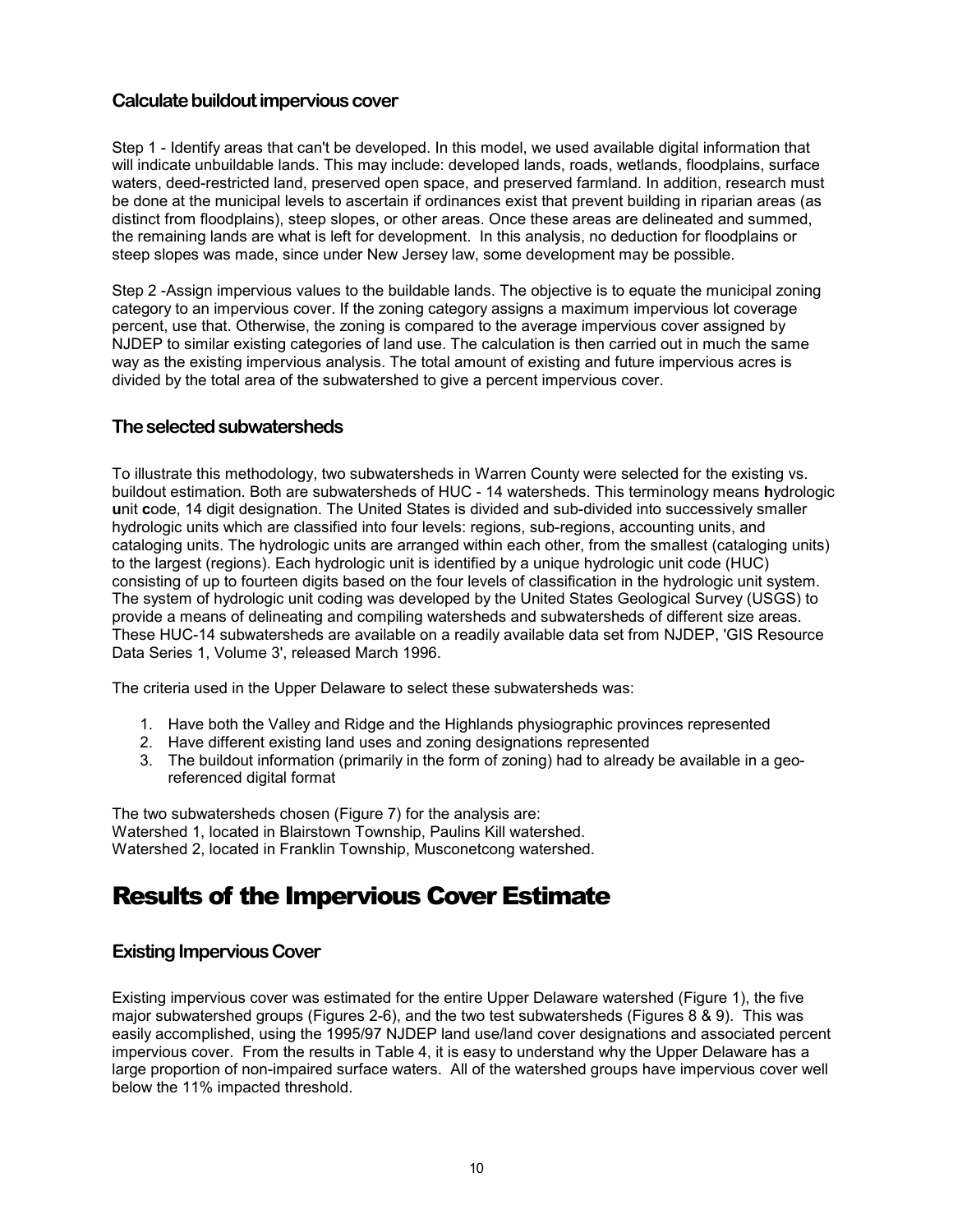#### <span id="page-16-0"></span>**Table 4. Existing Impervious Cover Estimates**

| <b>Watershed Area</b>                                | 1995/97 Impervious<br>Cover (%) |
|------------------------------------------------------|---------------------------------|
| Entire Upper Delaware Watershed Management Area      | 3.2                             |
| Flat Brook Watershed Group                           |                                 |
| Paulins Kill Watershed Group                         | 3                               |
| <b>Pequest Watershed Group</b>                       | 3                               |
| Pohatcong-Lopatcong Watershed Group                  | 5                               |
| Musconetcong Watershed                               | 5                               |
| Test Subwatershed 1 in Paulins Kill, Blairstown Twp. | 2                               |
| Test Subwatershed 2 in Musconetcong, Franklin Twp.   |                                 |

When broken down by HUC-14 subwatershed using the impervious cover percentage thresholds, it is apparent that the watersheds associated with established towns are where potential water quality impacts could likely occur (Figure 1). Specifically, this includes the environs of Phillipsburg, Washington, Belvidere, Hackettstown, Netcong, Stanhope, Mt. Arlington, Hopatcong, Newton, and Branchville. A summary of the HUC-14 breakdown is shown in Table 5.

#### **Table 5. Existing Impervious Cover Estimates by HUC-14 Watershed**

| <b>Percent Impervious</b><br><b>Threshold</b> | <b>Number of HUC-14</b><br><b>Basins</b> | Percent of WMA1 (%) |
|-----------------------------------------------|------------------------------------------|---------------------|
| Less than 10% Impervious                      | 275                                      | 88                  |
| 10%-14.99% Impervious                         | 17                                       | 5                   |
| 15%-19.99% Impervious                         |                                          | З                   |
| 20%-24.99% Impervious                         |                                          |                     |
| 25% or greater Impervious                     | 6                                        |                     |

#### **Existing Impervious Cover and Water Quality**

The low percentage trend of impervious cover is consistent with the overall water quality reflected in stream monitoring results. Although chemical monitoring results vary by pollutant, in general terms the surface water quality is excellent in the Flat Brook watershed group, very good in the Paulins Kill and Pequest groups, and fair to good in the Pohatcong-Lopatcong Group and Musconetcong watershed.

*More detailed water quality information is available in the Settings of the Upper Delaware Watershed Report and the Preliminary Evaluation of Water Quality Status of Tributaries to the Upper Delaware Watershed in NJ, Water Years 1985-2001 Report, available at www.upperdelaware.org.*

#### **Future impervious cover**

Future impervious cover in the two test watersheds was estimated by first eliminating all lands deemed unbuildable. The second step was then to correlate the existing zoning categories with NJDEP land use/land cover categories and using the percentages assigned. The results are as follows: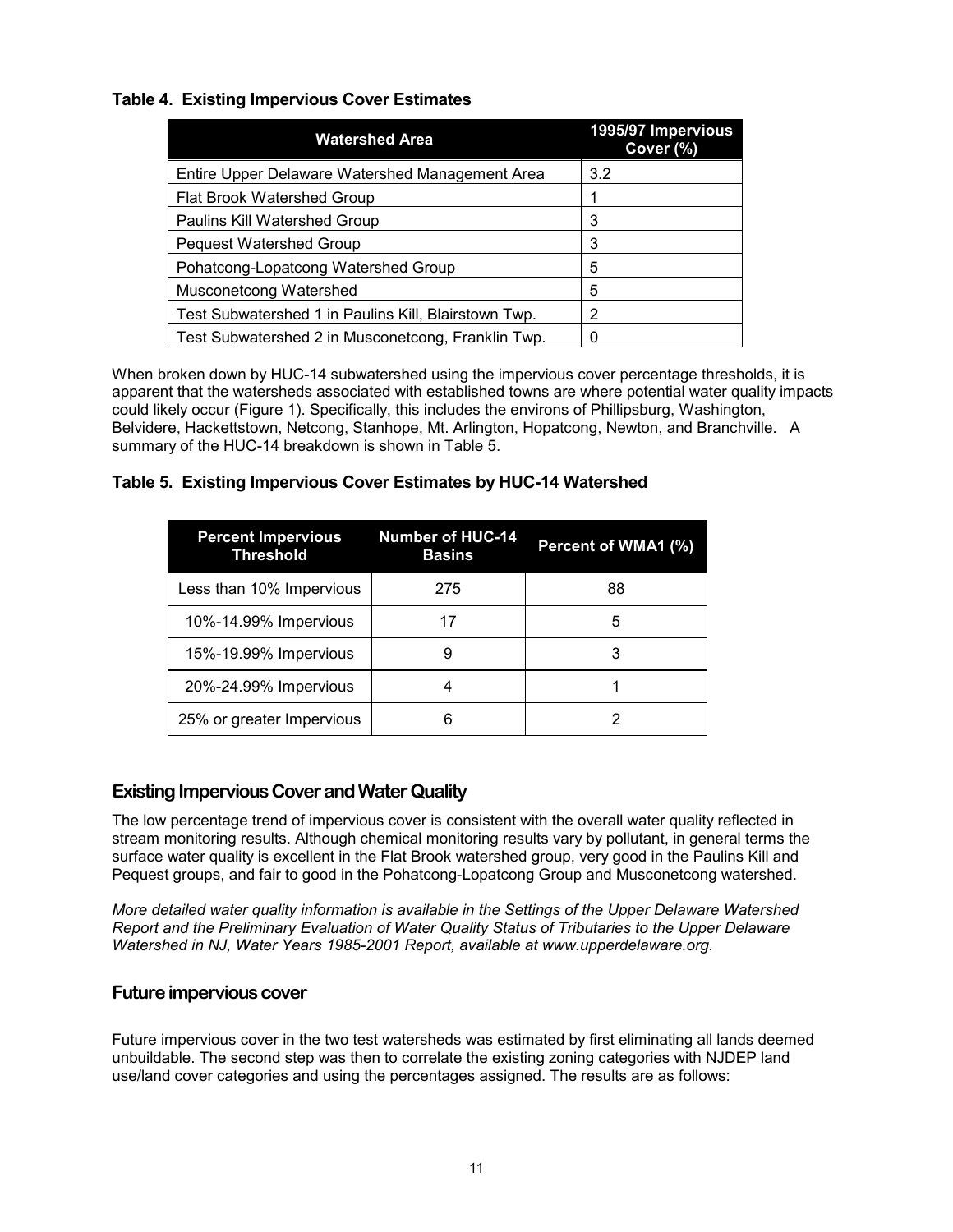#### <span id="page-17-0"></span>Subwatershed 1

Located in Blairstown Township, this subwatershed is 558 acres in size. The existing land use makeup is primarily woodland, with some meadow. Unbuildable lands included wetlands and protected open space. No ordinances preventing development on specific terrain were found during discussion with township officials.

The zoning for the watershed consists of a single category: rural residential, 5 acre. According to the lot coverage limits established by the Land Development Ordinance of the Township of Blairstown this zoning designation carries a maximum lot coverage of 10% for detached dwellings, and 25% for fire, first aid, and church buildings. In most cases, the land will be developed for residential use. This designation equates most closely with the NJDEP Land Use/Land Cover Low Density Residential, which has an average impervious cover value statewide of 13%. This is the figure used for the estimate.

#### Subwatershed 2

Located in Franklin Township, this subwatershed is 380 acres in size. The existing land use makeup is a mix of open space: agriculture and woodland. Unbuildable lands included wetlands. No ordinances were apparent preventing development on specific terrain. The zoning designations for this watershed are: Industrial Park; Industrial Park Option; and Rural Conservation (residential).

According to the current Land Use and Development Regulations, Township of Franklin, the zoning designations carry maximum impervious lot coverages which are less than comparable land uses in the Upper Delaware Watershed.

This is related to the fact that much of the municipality is located in limestone geologic areas, which by their potentially cavernous nature are sensitive to development due to risk of sinkholes and groundwater pollution. The Franklin maximum impervious coverages used in this analysis are:

Industrial Park; Industrial Park Option 50% Rural Conservation (residential) 5%

By comparison, average values found by NJDEP in the Upper Delaware are: Industrial Park 61% Rural Conservation 13%

#### **Table 6. Future Buildout Impervious Cover Estimates**

| Watershed                                | <b>Existing Impervious</b><br>Cover (%) | <b>Buildout Impervious</b><br>Cover (%) |
|------------------------------------------|-----------------------------------------|-----------------------------------------|
| Subwatershed 1<br>In Blairstown Township | 2                                       | 10                                      |
| Subwatershed 2<br>In Franklin Township   | 0                                       | 28                                      |

#### **Buildout Estimate Water Quality Impacts**

The results of the buildout estimate for impervious cover clearly show the potential for water quality impacts, when linked back to the 10%, 11-25%, and over 25% thresholds. In Subwatershed 1, as displayed in Table 6; and Figure 8, Blairstown NEMO Buildout, the estimated impervious cover changed from 2% to 10%. This implies that the waters receiving this drainage, Yards Creek, will be right on the fringe of moderate degradation with planned buildout.

In Subwatershed 2, the results are far more dramatic and can be seen in Table 6; and Figure 9, Franklin NEMO Buildout. This land, primarily in agriculture and woodland, saw the estimated impervious cover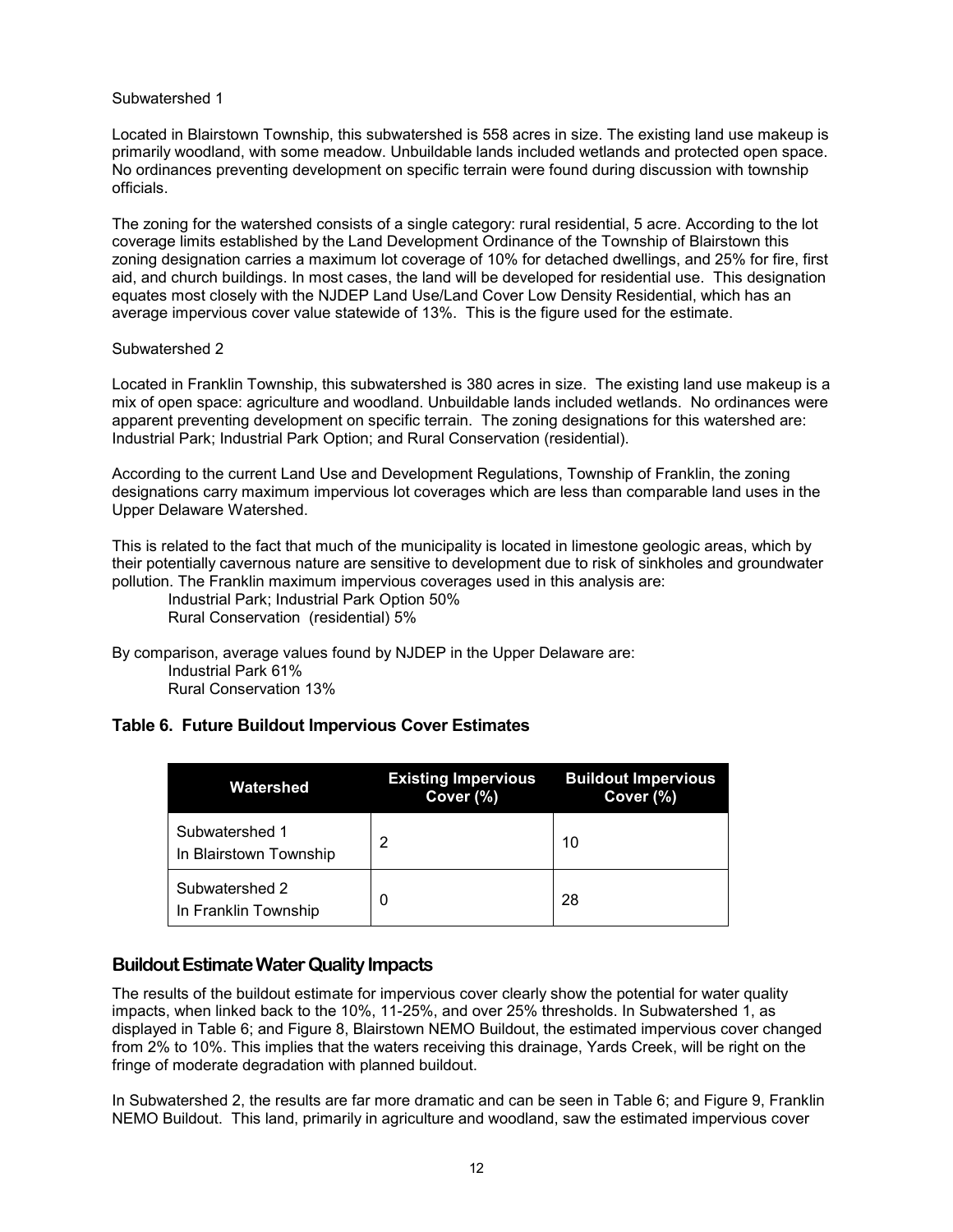<span id="page-18-0"></span>percent increase from 0% to 28%. This implies the strong possibility of degradation to the receiving surface water body, the Musconetcong River, if total buildout occurs consistent with present zoning.

### Estimating Changes in Pollutant Loadings

After establishing the impervious cover percent in a watershed, an additional evaluation of water quality trends can be derived from a pollutant loading model. This additional step can help to better quantify the potential impacts of existing and zoned development. For the purposes of this report, we are using the Simple Method model, (Schueler et al, 1994), which is a basic predictive tool using readily available information. Three data groups are needed to run this model. First, the existing land use and impervious cover in the drainage area; Second, the future land use and impervious cover; Third, pollutant loading event mean concentrations (EMCs) for both the existing and future land use.

#### **Background**

In 1983, the Environmental Protection Agency (EPA) published the National Urban Runoff Program Report (NURP). This paper was the result of a study of urban runoff from over 2,300 storms at 81 sites around the United States, coming up with Event Mean Concentrations (EMC's). The usefulness of this paper was that it enabled land use decision makers to compare the projected changes in land use from undeveloped to developed and estimate the kinds of pollutant loads that could result from the changes.

The NURP study focused on nutrients, metals, and organic matter as primary constituents, and broke land use into five general categories:

- 1. undeveloped woodland
- 2. commercial
- 3. residential, half acre lots
- 4. industrial
- 5. urban

Pollutant loads can be estimated when the change in land use and impervious acreage in a HUC 14 or smaller watershed is compared to the undeveloped condition.

#### Updating of NURP

In 1999 Camp, Dresser, and McKee (CD&M) published a paper (Smullen, et.al, 1999) that updated the NURP pollutant EMC's with data that had been gathered by USGS and EPA as part of the NPDES program. This new data was analyzed and updated, developing new EMC's. These EMC's are included in Table 7. However, these numbers are not used for this pollutant loading estimate, because the sampling methods, especially the cleaner techniques used in the 1990s, may not be consistent with the sampling done for the open space and forest land use EMCs developed by NURP. To use the new numbers with the old may be comparing 'apples with oranges', so to speak.

CD&M verified, both in the 1983 U.S. EPA Nationwide Urban Pollutant Runoff Quality (NURP) and the more recent monitoring work, that there are no statistically significant differences of central tendency of the 10 EMCs investigated for urban land use. Thus, the only scientifically defensible approach is to use one single set of EMCs for the pollutants across all types of developed land.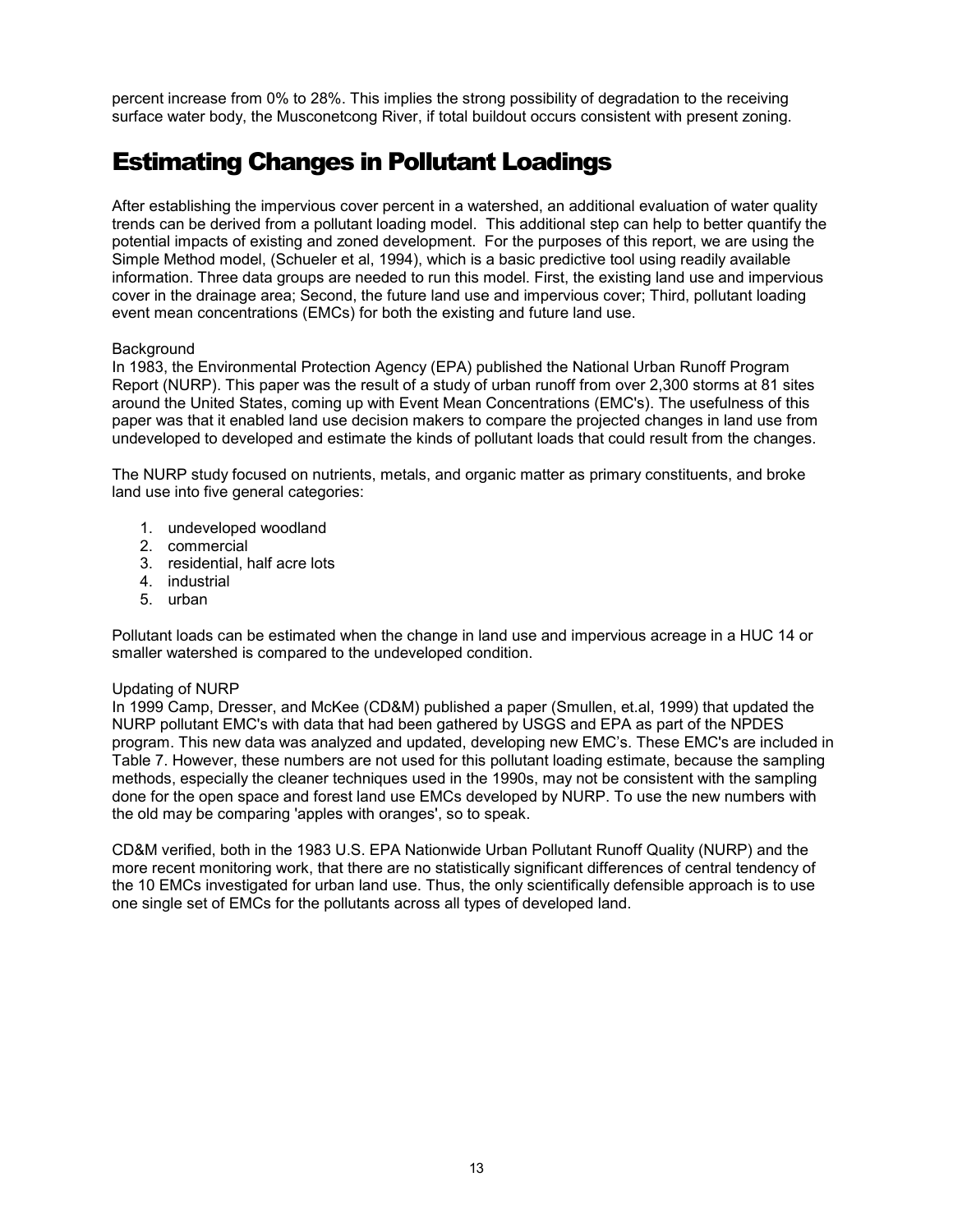#### <span id="page-19-0"></span>**Table 7. Selected pollutant constituent concentrations for use in factor 'C' of the Simple Method for developed lands**

| <b>Pollutant</b><br><b>Constituent (mg/l)</b> | <b>Open Space-Non</b><br>urban, (NURP,<br>1983) | <b>Hardwood</b><br>Forest,<br><b>Wetland (NURP,</b><br>1983) | <b>All Developed</b><br>Land: mean<br>(NURP, 1983) | <b>All Developed</b><br>Land: mean<br>(C,D & M,1999) |
|-----------------------------------------------|-------------------------------------------------|--------------------------------------------------------------|----------------------------------------------------|------------------------------------------------------|
| <b>Total Phosphorous</b><br>(P)               | 0.23                                            | 0.15                                                         | 0.34                                               | 0.32                                                 |
| <b>Total Kjeldahl</b><br>Nitrogen (TKN)       | 1.36                                            | 0.61                                                         | 1.67                                               | 1.73                                                 |
| Chemical Oxygen<br>Demand (COD)               | 51                                              | 40                                                           | 66.1                                               | 52.8                                                 |
| Zinc(Zn)                                      | 0.23                                            | $\mathbf 0$                                                  | 0.18                                               | 0.16                                                 |
| Lead (Pb)                                     | 0.05                                            | 0                                                            | 0.18                                               | 0.07                                                 |

Sources: USEPA 1983; Schueler(1994); C,D&M, Smullen, et.al, 1999. Pooled data from NURP, USGS, and NPDES data

The Simple Method was first published in *Controlling Urban Runoff*, published by the Metropolitan Washington Council of Governments in 1987, and written primarily by Tom Schueler.

The Simple Method estimates stormwater runoff pollutant loads for urban areas. The technique requires a modest amount of information, including the subwatershed drainage area and impervious cover, stormwater runoff pollutant concentrations, and annual precipitation. With the Simple Method, the investigator can break up land use into developed versus undeveloped and calculate annual pollutant loading trends for each type of land. The model is described in Appendix B.

There are other pollutant loading models that are both more accurate and more data intensive. Consequently, they require far more time (and money) to run. Models such as EPA's HSPF and SWMM; and the Army Corps of Engineer's STORM are examples of highly complex computer models which can have value in land use planning.

Table 8 provides the results of the Simple Method for the two test subwatersheds.

#### **Table 8: Pollutant loading estimation results**

Subwatershed 1 (Blairstown Township, 558 acres): Existing EMCs: Hardwood Forest

| <b>Constituent</b>               | <b>Existing Annual</b><br>Load,<br>pounds | <b>Future Annual</b><br>Load,<br>pounds |
|----------------------------------|-------------------------------------------|-----------------------------------------|
| Total Kjeldahl Nitrogen<br>(TKN) | 210                                       | 1170                                    |
| Chemical Oxygen<br>Demand (COD)  | 13,620                                    | 46,350                                  |
| Total Phosphorous (P)            | 50                                        | 240                                     |
| Lead (Pb)                        | 0                                         | 130                                     |
| Zinc(Zn)                         | 0                                         | 130                                     |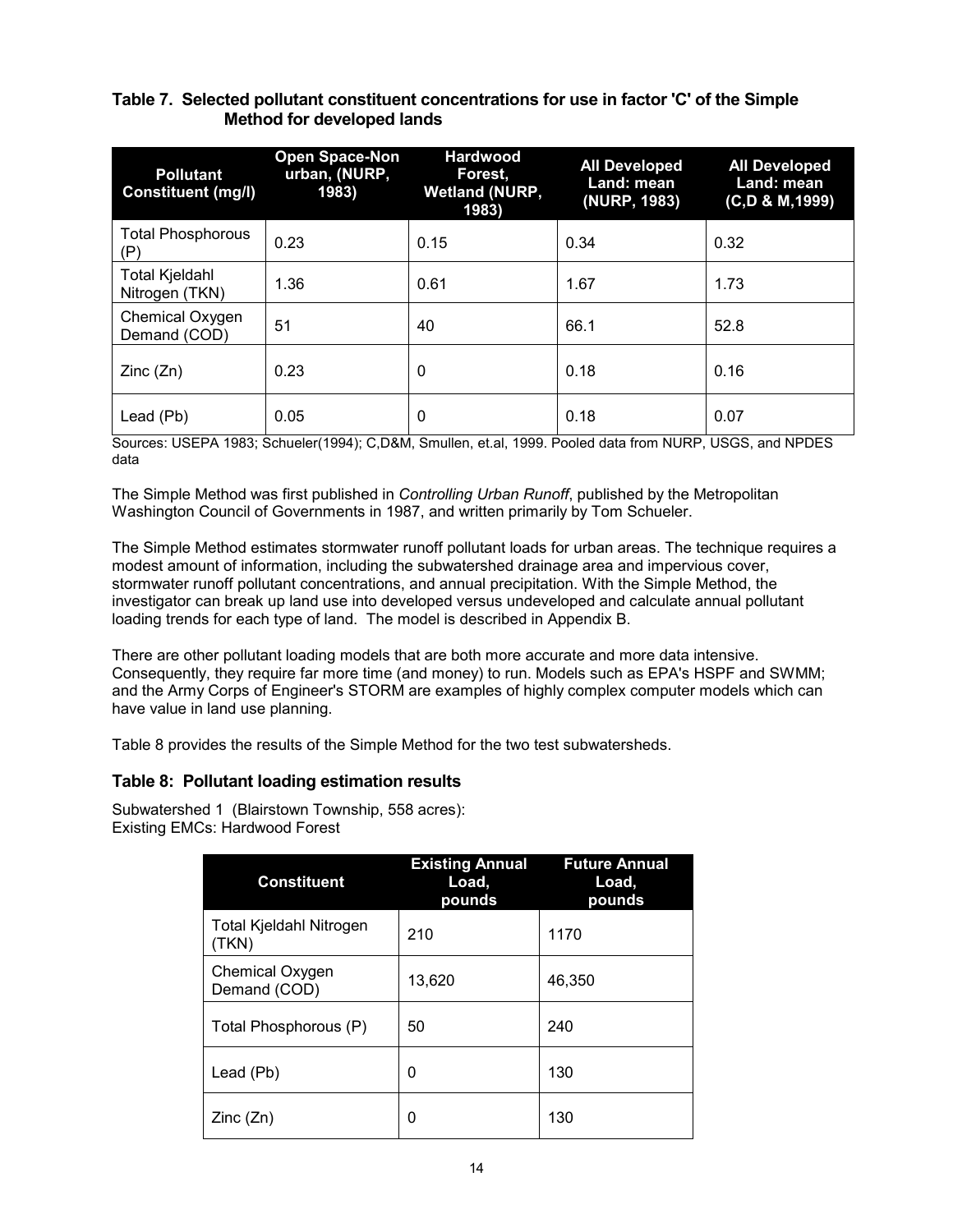Subwatershed 2 (Franklin Township, 380 acres) Existing EMCs: Open Space/Non-urban

| <b>Constituent</b>                      | <b>Existing Annual</b><br>Load,<br>pounds | <b>Future Annual</b><br>Load,<br>pounds |
|-----------------------------------------|-------------------------------------------|-----------------------------------------|
| <b>Total Kjeldahl Nitrogen</b><br>(TKN) | 230                                       | 1720                                    |
| Chemical Oxygen<br>Demand (COD)         | 8700                                      | 68,090                                  |
| Total Phosphorous (P)                   | 40                                        | 350                                     |
| Lead (Pb)                               | 10                                        | 190                                     |
| Zinc(Zn)                                | 40                                        | 190                                     |

It is important to focus on the trends of drastically increasing pollutant loads, not the numerical values, which are products of estimation. However, the results of the Simple Method clearly show the relationship between the change in land use increasing impervious cover and the associated pollutant loads exported to surface waters. The most dramatic differences occur when woodland is converted to urban land uses. The load increases from developed agricultural land are not so acute, owing to the fact that agriculture produces some pollutants of its own, especially when good conservation is not practiced.

These results underscore the impacts of impervious cover on receiving waters. Consequently, the local planner can be confident that an impervious cover assessment can yield a valuable tool for evaluating trends in water quality resulting from development. This understanding should be a catalyst for properly balancing development with land protection.

Concepts such as conservation easements, maximum site disturbance criteria, clustering, and other open space protection tools can be effective in achieving this balance.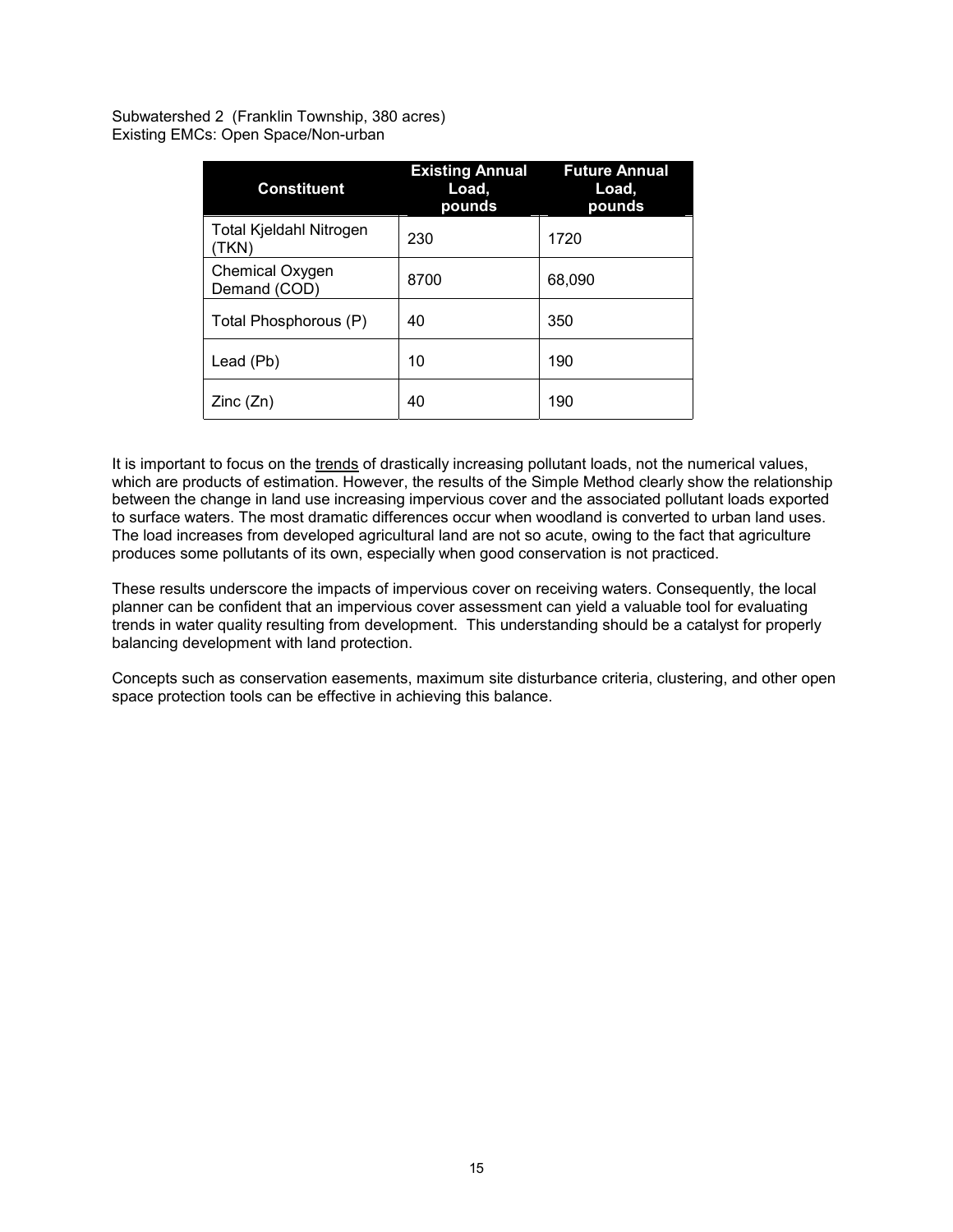### <span id="page-21-0"></span>**Summary**

The relationship between predominance of impervious cover and degraded water resources has been repeatedly demonstrated. Numerous papers have shown that relatively low percentages (25%) of impervious cover in a watershed can result in a clear deterioration of surface water quality. As little as 11% impervious cover can begin to cause water quality impairments. Increases in storm runoff, pollutant runoff, and stream bank erosion combine with reduced infiltration and recharge to impact the natural hydrologic system.

Since percent impervious cover is a useful indicator of potential water impacts, the ability to estimate it is a valuable planning tool. Through a simple procedure of land use specific impervious cover estimation for both current and future conditions, potential trends in water quality can be evaluated. Existing impervious cover can be estimated to get a sense of what may be happening to current water quality. Future impervious cover, estimated through evaluating unbuildable lands and current zoning ordinances, presents the picture of potential development impacts.

Using the impervious cover estimates and the expected pollutant constituent concentration emanating from the land use, current and future pollutant load estimates can be derived.

The process of estimating impervious cover and pollutant loadings, when used within model limitations, can provide municipal and watershed planners with another valuable tool to evaluate the impacts of development on the environment. This concept uses sound science to support the most informed and responsible watershed planning decisions.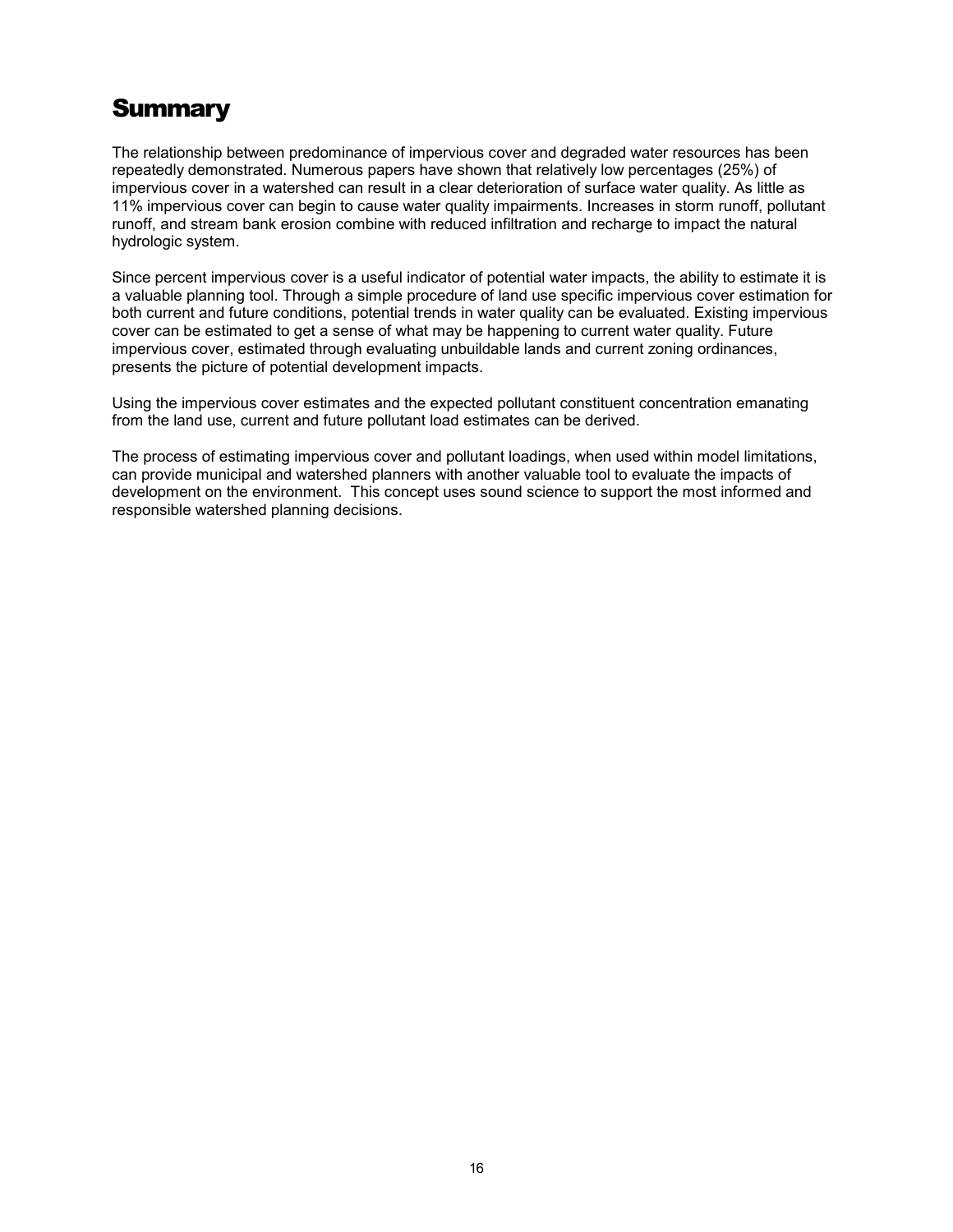### <span id="page-22-0"></span>References

Albert, R, and V'Combe, P. 2000. A Simple Method for Estimating Watershed Imperviousness. Delaware River Basin Commission, West Trenton, NJ.

Aqua Terra Consultants. 1994. Chambers Watershed HSPF Calibration. Prepared by D.C. Beyerlein and J.T. Brascher. Thurston County Storm and Surface Water Program. Thurston County, WA.

Bannerman, R.; D. Owens; R. Dodds and N. Hornewer. 1993. "Sources of Pollutants in Wisconsin Stormwater." Water Science and Technology. 28(3-5): 241-259.

Barrett, M. and J. Malina. 1998. "Comparison of Filtration Systems and Vegetated Controls for Stormwater Treatment." 3<sup>rd</sup> International Conference on Diffuse Pollution: August 31-September 4, 1998. Scottish Environment Protection Agency. Edinburg, Scotland.

Cappiella, K, Brown, K. 2000. Derivations of Impervious Cover for Suburban Land Uses in the Cheseapeake Bay Watershed. Center for Watershed Protection, Ellicott City, MD.

Caraco, D. and T. Schueler. 1999. "Stormwater Strategies for Arid and Semi-Arid Watersheds." Watershed Protection Techniques. 3(3): 695-706.

Center for Watershed Protection, Ellicott City, MD: Site Planning for Urban Stream Protection The Simple Method to Calculate Urban Stormwater Loads Watershed Protection Techniques Technical Notes:

1(3): 100-111 The Importance of Imperviousness

2(2):364-368 Simple and Complex Stormwater Pollutant Load Models Compared

2(1):282-284 Methods for Estimating the Effective Impervious Area of Urban **Watersheds** 

2(1):233-238 The Peculiarities of Perviousness

City of Olympia Public Works Department (COPWD). 1995. Impervious Surface Reduction Study. Olympia, WA.

Claytor, R. and T. Schueler. 1996. Design of Stormwater Filtering Systems. Center for Watershed Protection. Ellicott City, MD.

Driscoll, E. 1986. Lognormality of Point and Non-Point Source Pollution Concentrations. Engineering Foundation Conference: June 23-27, 1986. Proceedings. Published by the American Society of Civil Engineers. New York, NY.

Galli, J. 1990 Thermal Impacts Associated with Urbanization and Stormwater Management. Metropolitan Washington Council of Governments, Washington, DC.

Gibb, A., B. Bennett, and A. Birkbeck. 1991. Urban Runoff Quality and Treatment: A Comprehensive Review. British Columbia Research Corporation. Vancover, B.C.

Kaplan, M. (NJDEP), Ayers, M. (USGS). 2000. Impervious Surface Cover Concepts and Thresholds New Jersey Dept. of Environmental Protection and United States Geological Survey, Trenton, NJ.

Kluiteneberg, E. 1994. Determination of Impervious Area and Directly Connected Impervious Area. Memo for the Wayne County Rouge Program Office. Detroit, MI.

New Jersey Department of Environmental Protection (NJDEP), 1996. GIS Resource Data Series 1, Volume 3. Trenton, NJ.

NJDEP, 1999. Planning for Clean Water: The Municipal Guide. Trenton, NJ.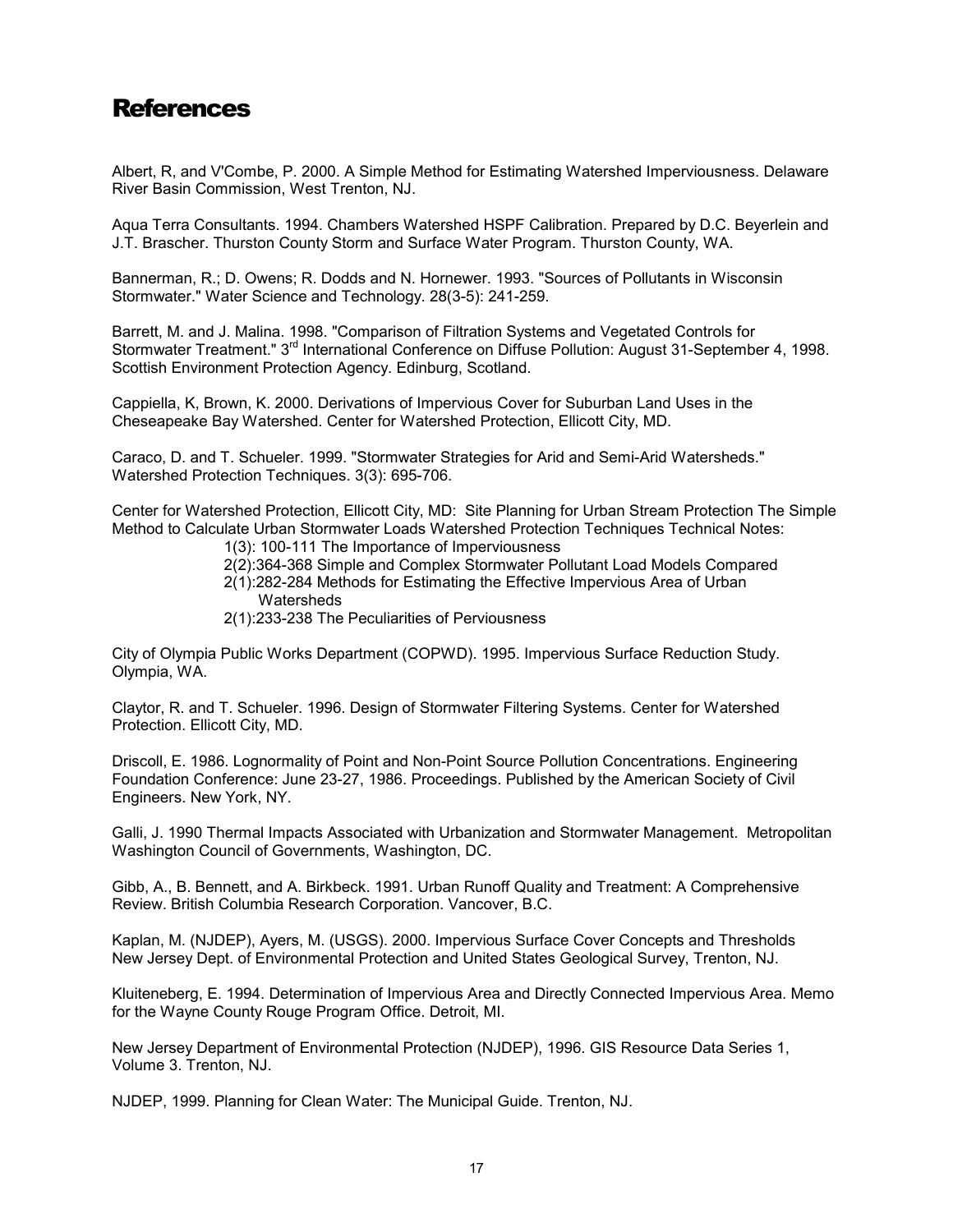New Jersey Water Supply Authority, 2000. Impervious Surface Methodology. Raritan Basin Watershed Project, Clinton, NJ.

Nonpoint Education for Municipal Officials (NEMO); University of Connecticut College of Agriculture and Natural Resources Haddam, CT:

Do it Yourself Impervious Buildout Analysis Methods for Deriving Impervious Cover Information Addressing Imperviousness in Plans, Site Design, and Land Use Regulations

Northern Virginia Planning District Commission (NVPDC). 1980. Guidebook for Screening Urban Nonpoint Pollution Management Strategies. Northern Virginia Planning District Commission. Falls Church, VA.

Pitt, R. 1998. "Epidemiology and Stormwater Managment." Stormwater Quality Management. CRC /Lewis Publishers. New York, NY.

RESAC, 2000. Subpixel Estimates of Impervious Cover from Landsat TM Image University of Maryland, Mid-Atlantic Regional Earth Science Applications Center, College Park, MD.

Schueler, T. 1999. "Microbes and Urban Watersheds." Watershed Protection Techniques. 3(1): 551-596.

Schueler, T. 1987. Controlling Urban Runoff: A Practical Manual for Planning and Designing Urban Best Management Practices. Metropolitan Washington Council of Governments, Washington, D.C.

Smullen, J., Shallcross, A., Cave, K. 1999. Updating the Nationwide Urban Runoff Quality Database. Camp, Dresser & McKee, Edison, NJ

Terrene Institute 1994. Fundamentals of Urban Runoff Management. Washington, D.C.

USEPA, 1983. Nationwide Urban Runoff Program (NURP), Washington, DC.

#### **Impervious Cover Studies:**

Benke, A, E Willeke, F. Parrish and D. Stites. 1981. Effects of urbanization on stream ecosystems. Completion report Project No. A-055-GA. Office of Water Research and Technology. US Dept. of Interior.

Booth, D. , D. Montgomery, and J. Bethel. 1996. Large woody debris in the urban streams of the Pacific Northwest. In Effects of Watershed development and Management on Aquatic Systems . L. Roesner (ed.) Engineering Foundation Conference. Proceedings. Snowbird, UT. August 4-9, 1996. Pp. 178-197.

Booth, D. 1991. Urbanization and the natural drainage system-impacts, solutions and prognoses. Northwest Environmental Journal. 7(1): 93-118.

Couch, C., et al. 1997. Fish Dynamics in Urban Streams Near Atlanta, Georgia. Technical Note 94. Watershed Protection Techniques. 2(4): 511-514

Crawford, J and D. Lenat. 1989. Effects of land use on water quality and the biota of three streams in the Piedmont Province of North Carolina.

Hicks, A.L. and J.S. Larson. 1997. The Impact of Urban Stormwater on Freshwater Wetlands and the Role of Aquatic Invertebrate The Environment Institute, University of Massachusetts. Amherst, MA.

Horner, et al. 1996."Watershed Determinates of Ecosystem Functioning". In: Effects of Watershed Development and Management on Aquatic Ecosystems.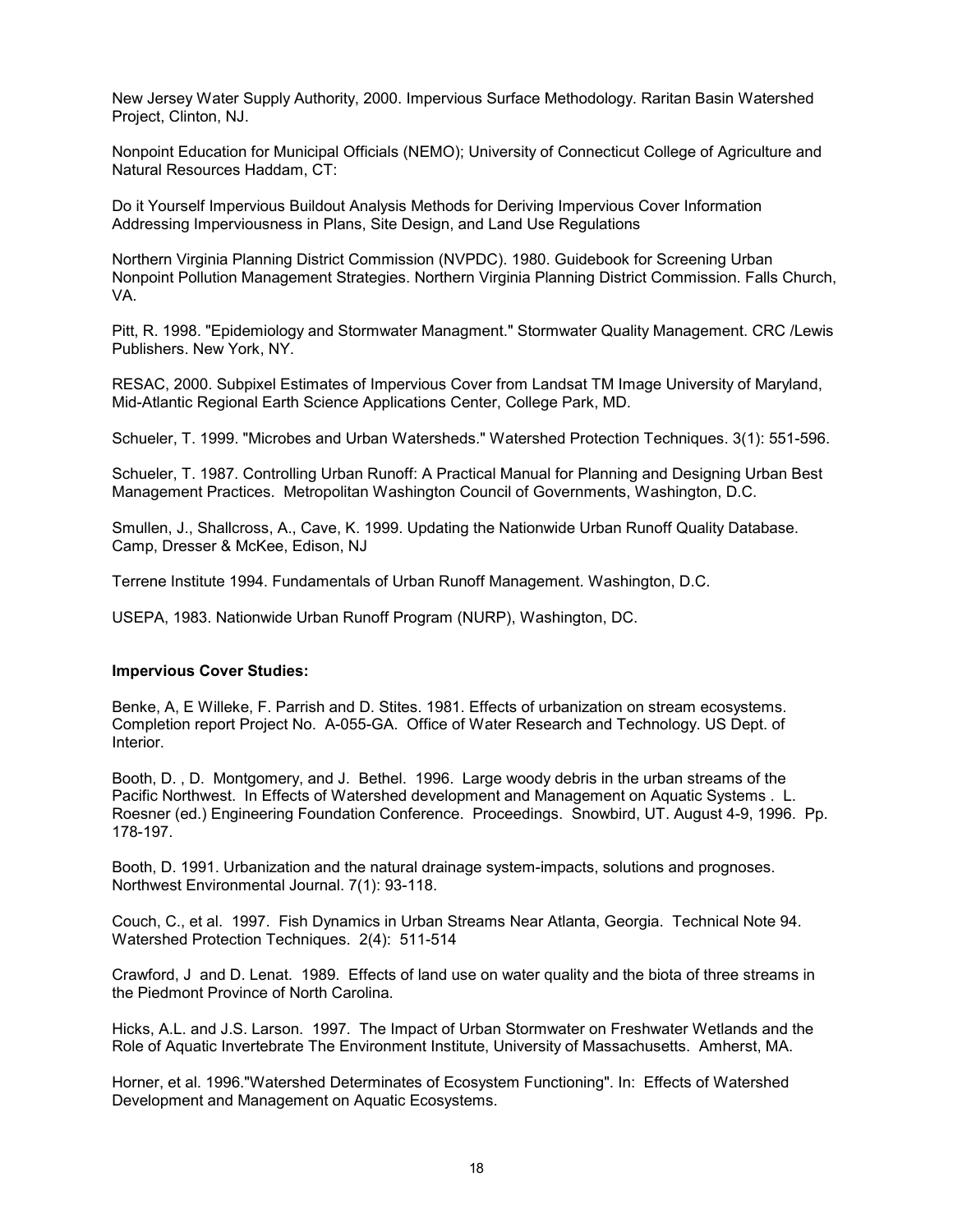Jones et al. 1996. Bioassessment of the BMP Effectiveness in Mitigating Stormwater Impacts on Aquatic Biota..In: Effects of Watershed Development and Management on Aquatic Ecosystems.

Jones, R. and C. Clark. 1987. Impact of Watershed Urbanization on Stream Insect Communities. American Water Resources Association. Water Resources Bulletin. 15(4)

Klein, R. 1979. Urbanization and stream quality impairment. American Resources Association.Water Resources Bulletin. 15(4).

Limburg, K and R. Schimdt. 1990. Patterns of fish spawning in Hudson river tributaries-response to an urban gradient?. Ecology 71(4): 1231-1245.

Luchetti, G and R. Fuersteburg, 1993. Relative fish use in urban and non-urban streams. proceedings. Conference on Wild Salmon. Vancouver, British Columbia.

MacRae, C. 1996. Experience from morphological research on Canadian streams: is control of the twoyear frequency runoff event the best basis for stream channel protection? In Effects of Watershed development and Management on Aquatic Systems. L. Roesner (ed.) Engineering Foundation Conference. Proceedings. Snowbird, UT. August 4-9, 1996. pp. 144-160.

Maxted, J., and E. Shaver. 1996."The Use of Retention Basins to Mitigate Stormwater Impacts on Aquatic Life". In: Effects of Watershed Development and Management on Aquatic: L. Roesner (ed.) Published by the American Society of Civil Engineers. Proceedings of an Engineering Foundation Conference. August 4-9, 1996, Snowbird, UT.

May, C. R. Horner, J. Karr, B. Mar, and E. Welch. 1997. Effects of Urbanization on Small Streams In the Puget Sound Lowland Ecoregion. Watershed Protection Techniques, 2(4): 483-494.

Metropolitan Washington Council of Governments (MWCOG), 1992. Watershed Restoration Sourcebook. Department of Environmental Programs, MWCOG, Washington, DC.

Richards, C., L. Johnson, and G. Host. 1993. Landscape Influence on Habitat, Water Chemistry, and Macroinvertebrate Assemblages in Midwestern Stream Ecosystems. Center for Water and the Environment.

Taylor, B., K. Ludwa, and R. Horner. 1995. Urbanization Effects on Wetland Hydrology and Water Quality. Proceedings of the Third Puget Sound Research Meeting, Puget Sound Water Quality Authority, Olympia, WA.

Trimble, S. 1997. Contribution of stream channel erosion to sediment yield from and urbanizing watershed. Science. 278: 1442-1444.

Weaver, L.A. 1991. Low-Intensity Watershed Alteration Effects on Fish Assemblage Structure and Function in a Virginia Piedmont Stream. Unpublished Masters Thesis. Virginia Commonwealth University. 77 pp.

Yoder C., 1991. The integrated biosurvey as a tool for evaluation of aquatic life use attainment and impairment in Ohio surface waters. in Biological Criteria: Research and Regulation; 1991.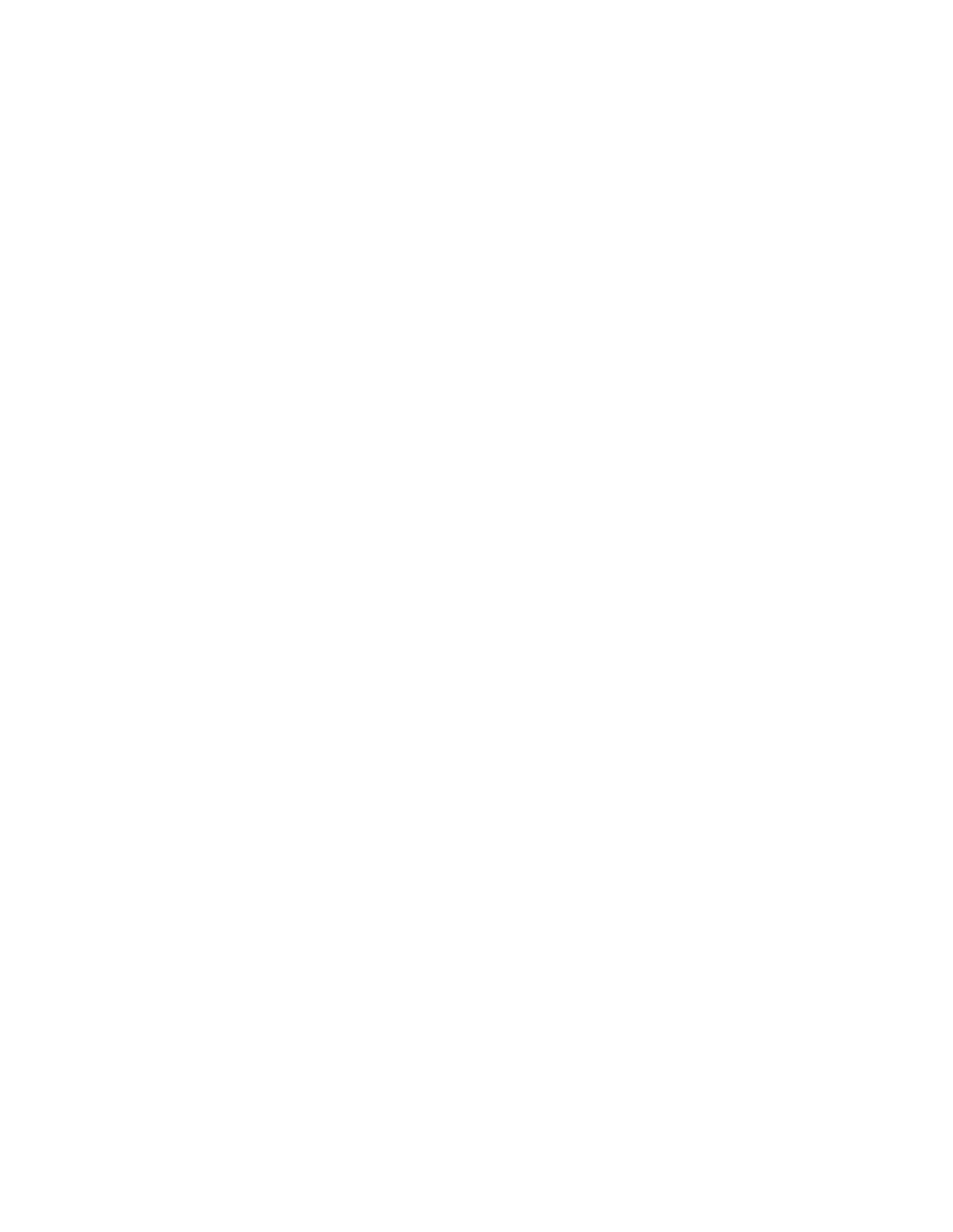# **Appendix A**

Process Methodology: Technical Steps for Performing the Nonpoint Education for Municipal Officials (NEMO) Analysis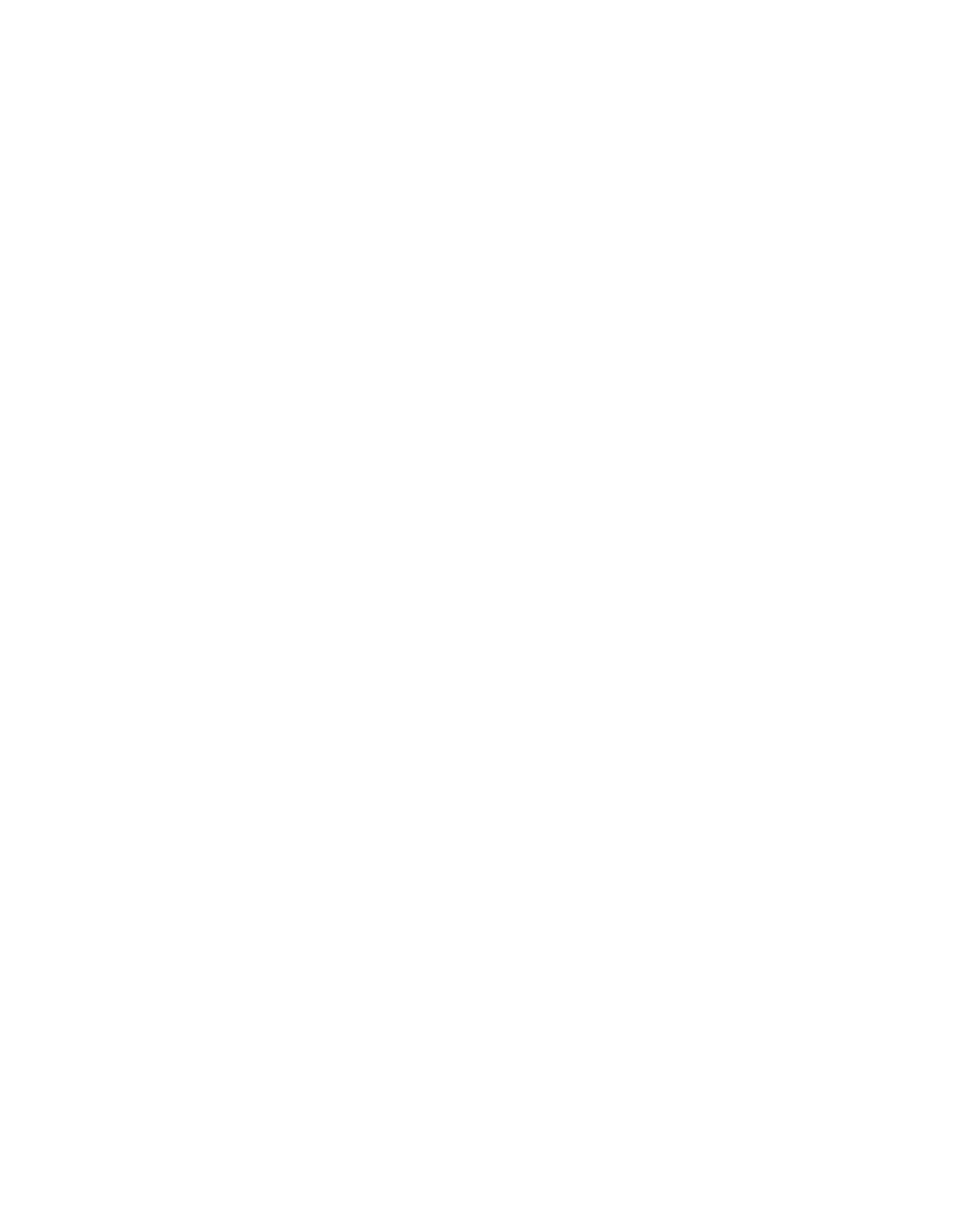#### **Process Methodology: Technical Steps for Performing the Nonpoint Education for Municipal Officials (NEMO) Analysis**

Preparation Before Starting this Process:

1. Average the Impervious Surface for each Land Use/Land Cover "Label", or most detailed Land Use/Land Cover field in the attribute table. In the case of the NJDEP Land Use/Land Cover, the attribute table was summed using the "Label95" field. As part of the summation, average the impervious surface for that detailed Land Use/Land Cover category.

2.In the Zoning dataset, decide what zoning category matches up with the Land Use/Land Cover Category and assign the average Impervious surface value to that Zoning category.

3. Decide what land use/land cover options are "buildable" versus "unbuildable. Create a field labeled "Build" in the attribute table and code the polygons as "True" if they are buildable or "False" if they are not buildable.

NEMO Process:

1. Dissolve based on the the field that defines whether something is buildable or not. Save this new file as; buildableareas\_1.shp

2. Union the lands that are preserved with buildableareas 1.shp. Save this new file as; buildableareas\_2.shp.

3. Make sure buildableareas\_2.shp is active and perform a "Select by Theme...". Select all polygons that have their center in the preserved lands dataset.

4. Open the buildableareas\_2.shp attribute table. Make sure the buildable field in the attribute is coded to show that these areas are unbuildable.

5. Dissolve buildableareas\_2.shp by the buildable field in the attribute table. Save the new file as; buildableareas\_3.shp.

(Please Note: If your drainage basin has more than one zoning category, please skip steps 6 & 7 and go to step 8)

6. Open the attribute table for buildableareas\_3.shp and start editing it. Add a new field titled "Acres". Make that field active and click on the Shape Calculator button. In the bottom equation feild type; [Shape].returnarea/43560. This will compute the acres for each polygon (there should only be two, buildable and unbuildable lands).

7. Create another new field titled "New\_Imp", this is where the new impervious surface value will be computed. Make this new field active. Open the Shape Calculator and multiply the "Acres" field by the estimated impervious surface for that zoning category. This will compute the increased impervious surface based on worst-case scenario build out.

(Please Note: If your drainage basin only had one Zoning Category, you are done!)

8. Union buildableareas 3.shp with your Zoning dataset. Save this file as buildableareas 4.shp. 9. Open the attribute table for buildableareas 4.shp and make editable. Create a new field titled "Acres". Make that field active and click on the Shape Calculator button. In the bottom equation feild type; [Shape].returnarea/43560. This will compute the acres for each polygon.

10. Create another new field labeled "New\_Imp", this is where the new impervious surface value will be computed. Make this new field active. Open the Shape Calculator and multiply the "Acres" field by the estimated impervious surface for that zoning category. This will compute the increased impervious surface based on worst-case scenario build out. Save the edits. Make sure the estimated Impervious surface number you are multiplying by is a percent.

11. Select the buildable field in the attribute table and perform a summarize on it. To compute impervious surface after build out, select the field "New\_Imp" and summarize by "Sum". Save the table as "buildout.dbf". The value in the "Sum\_New\_Imp" field is the new impervious surface generated by the worst case scenario build out.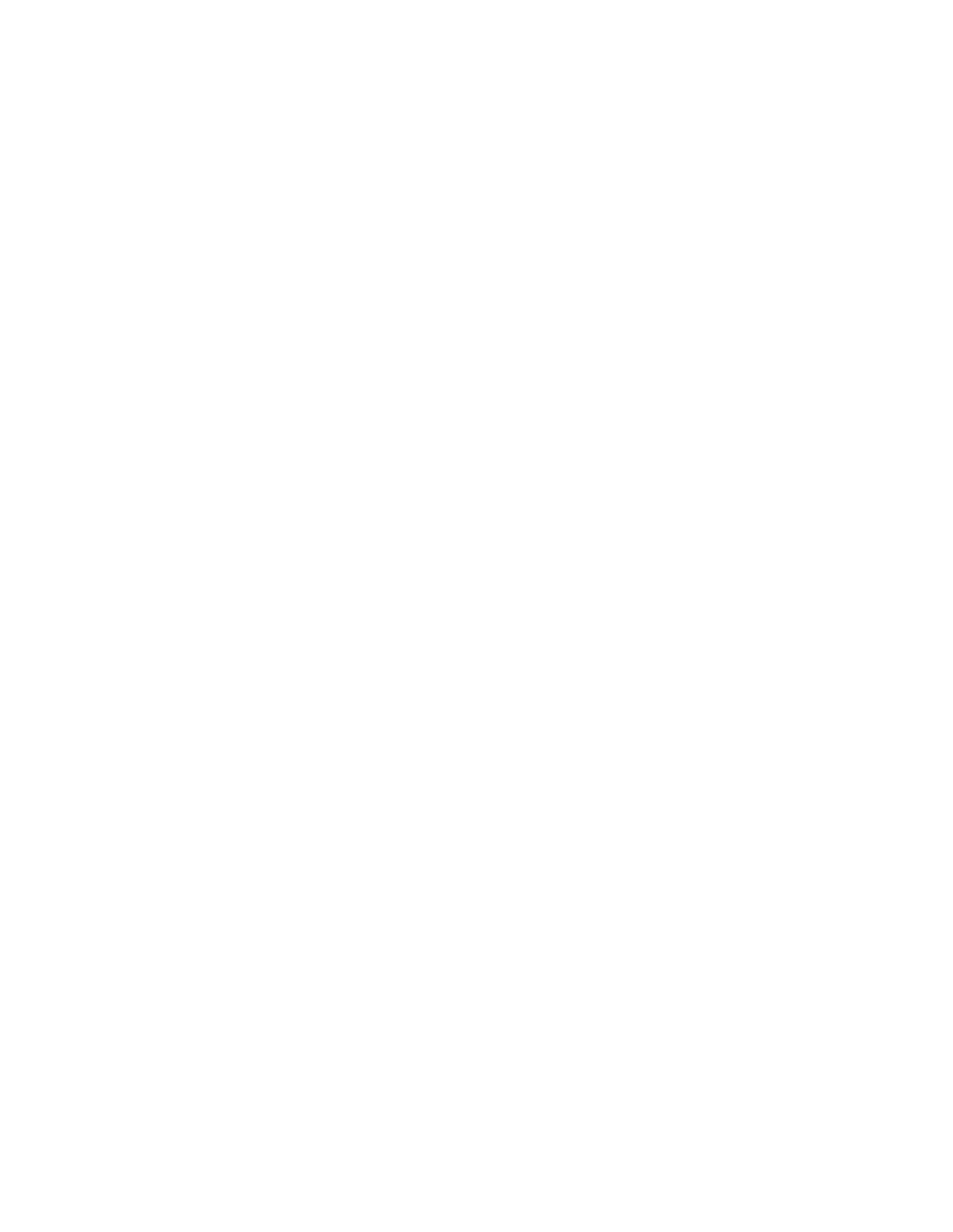# **Appendix B**

The Simple Method for Estimating Pollutant Loading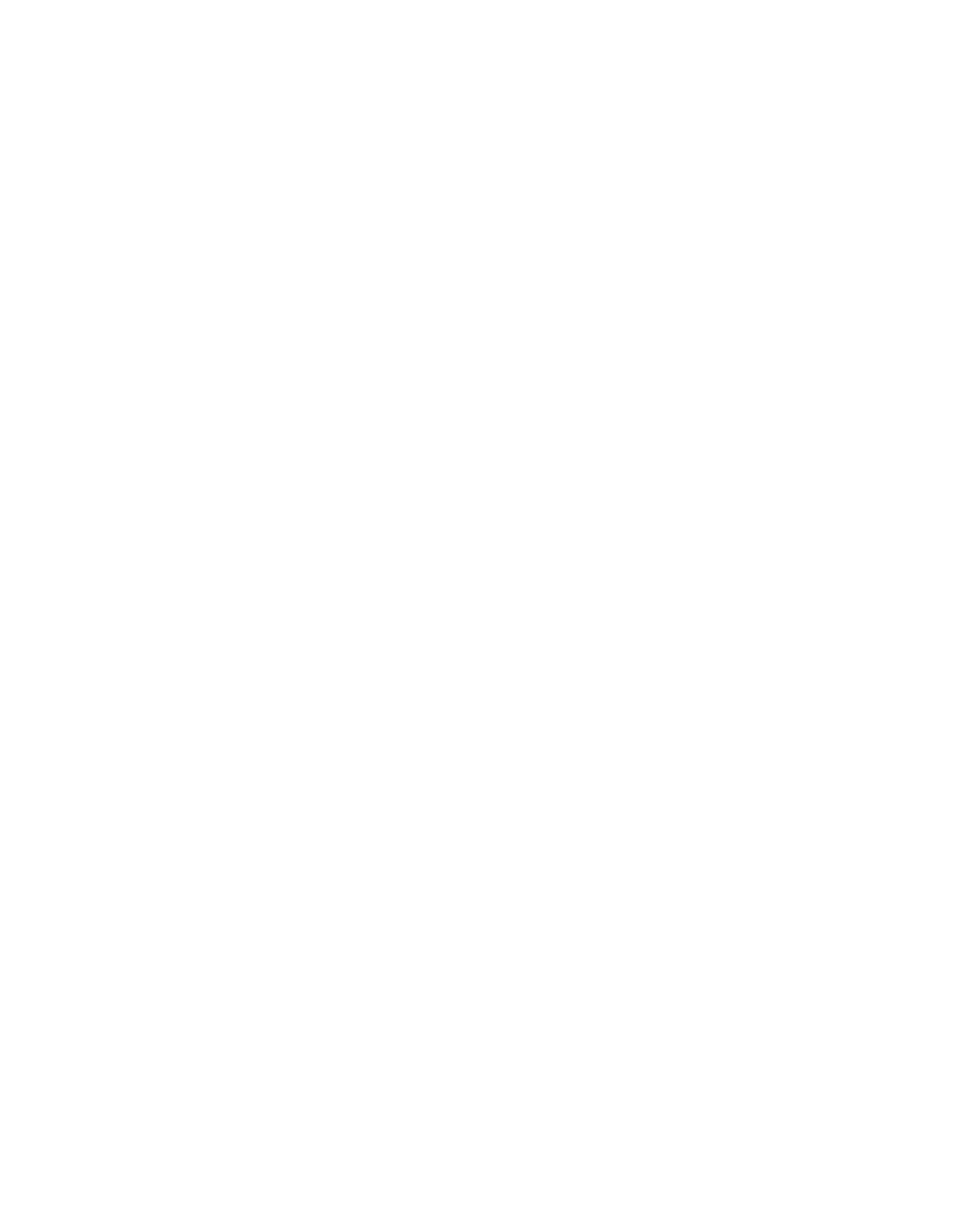#### **The Simple Method for Estimating Pollutant Loading**

Adapted from: the Journal of Watershed Protection, Ellicott City, MD, 1999

#### **Introduction**

The Simple Method was first published in Controlling Urban Runoff, published by the Metropolitan Washington Council of Governments in 1987, and written primarily by Tom Schueler.

The Simple Method estimates stormwater runoff pollutant loads for urban areas. The technique requires a modest amount of information, including the subwatershed drainage area and impervious cover, stormwater runoff pollutant concentrations, and annual precipitation. With the Simple Method, the investigator can either break up land use into developed versus undeveloped and calculate annual pollutant loads for each type of land.

Stormwater pollutant concentrations can be estimated from local or regional data, or from national data sources. In general, the selected data sources are nationwide in scope (EPA-NURP Study, 1983), or are summaries of several regional studies. Some studies included in these data did not characterize stormwater concentrations for specific land uses, and instead reported a concentration for "urban runoff."

Fecal coliform is more difficult to characterize than other pollutants. Data are extremely variable, even during repeated sampling at a single location. Because of this variability, it is difficult to establish different concentrations for each land use. Although some source monitoring data exists (Steuer et al., 1997; Bannerman et al., 1993), the simple method assumes a median urban runoff default value, derived from NURP data (Pitt, 1998), of 20,000 MPN/100ml. For more information on sources and pathways of bacteria in urban runoff, consult Schueler (1999).

The Simple Method estimates pollutant loads for chemical constituents as a product of annual runoff volume and pollutant concentration, as:

$$
L = 0.226 * R * C * A
$$

Where:  $L =$  Annual load (lbs)  $R =$  Annual runoff (inches)  $C =$  Pollutant concentration (mg/l)  $A = Area (acres)$ 0.226 = Unit conversion factor

For bacteria, the equation is slightly different, to account for the differences in units. The modified equation for bacteria is:

$$
L = 1.03 * 10-3 * R * C * A
$$

Where:  $L =$  Annual load (Billion Colonies)  $R =$  Annual runoff (inches)  $C =$  Bacteria concentration ( $\#/100$  ml)  $A = Area (acres)$  $1.03 * 10-3 =$  Unit conversion factor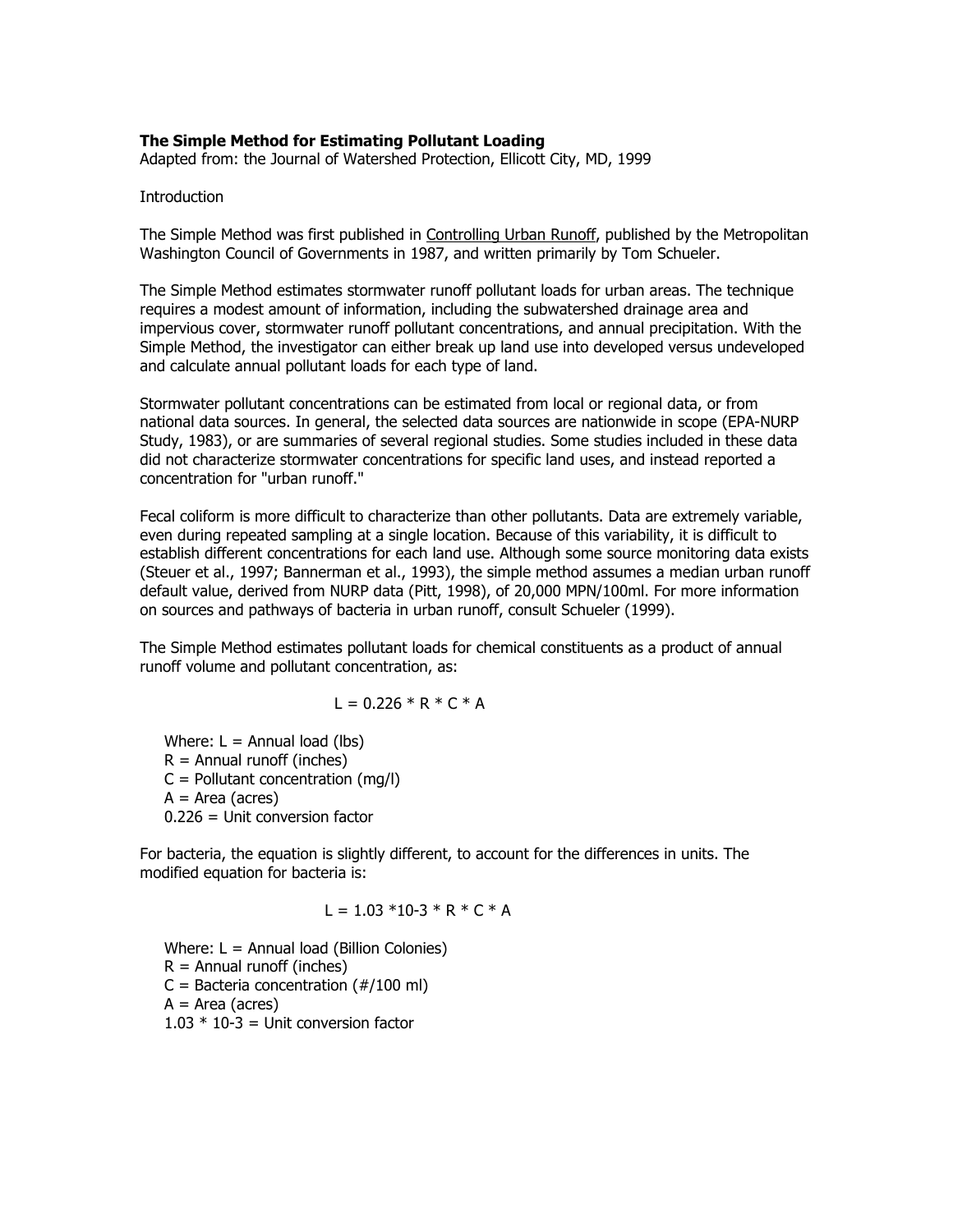Annual Runoff

The Simple Method calculates annual runoff as a product of annual runoff volume, and a runoff coefficient (Rv). Runoff volume is calculated as:

$$
R = P * Pj * Rv
$$

Where:  $R =$  Annual runoff (inches)  $P =$  Annual rainfall (inches)  $Pi$  = Fraction of annual rainfall events that produce runoff (usually 0.9) Rv = Runoff coefficient

In the Simple Method, the runoff coefficient is calculated based on **impervious cover** in the subwatershed. Although there is some scatter in the data, watershed imperviousness is a reasonable predictor of Rv.

The following equation represents the best fit line for the dataset  $(N=47, R2=0.71)$ .

Rv=0.05+0.9Ia

Where: Ia = Impervious fraction

Impervious Cover Data

The model uses different impervious cover values for separate land uses within a subwatershed. A study is currently being conducted by the Center for Watershed Protection under a grant from the U.S. Environmental Protection Agency to update impervious cover estimates for these and other land uses. The results of this study will be available in 2002. In addition, some jurisdictions may have detailed impervious cover information if they maintain a detailed land use/land cover GIS database.

Limitations of the Simple Method

The Simple Method should provide reasonable estimates of changes in pollutant export resulting from urban development activities. However, several caveats should be kept in mind when applying this method.

The Simple Method is most appropriate for assessing and comparing the relative stormflow pollutant load changes of different land use and stormwater management scenarios. The Simple Method provides estimates of storm pollutant export that are probably close to the "true" but unknown value for a development site, catchment, or subwatershed. However, it is very important not to over emphasize the precision of the results obtained. For example, it would be inappropriate to use the Simple Method to evaluate relatively similar development scenarios (e.g., 34.3% versus 36.9% impervious cover). The simple method provides a general planning estimate of likely storm pollutant export from areas at the scale of a development site, catchment or subwatershed. More sophisticated modeling may be needed to analyze larger and more complex watersheds.

In addition, the Simple Method only estimates pollutant loads generated during storm events. It does not consider pollutants associated with baseflow volume. Typically, baseflow is negligible or non-existent at the scale of a single development site, and can be safely neglected. However, catchments and subwatersheds do generate baseflow volume. Pollutant loads in baseflow are